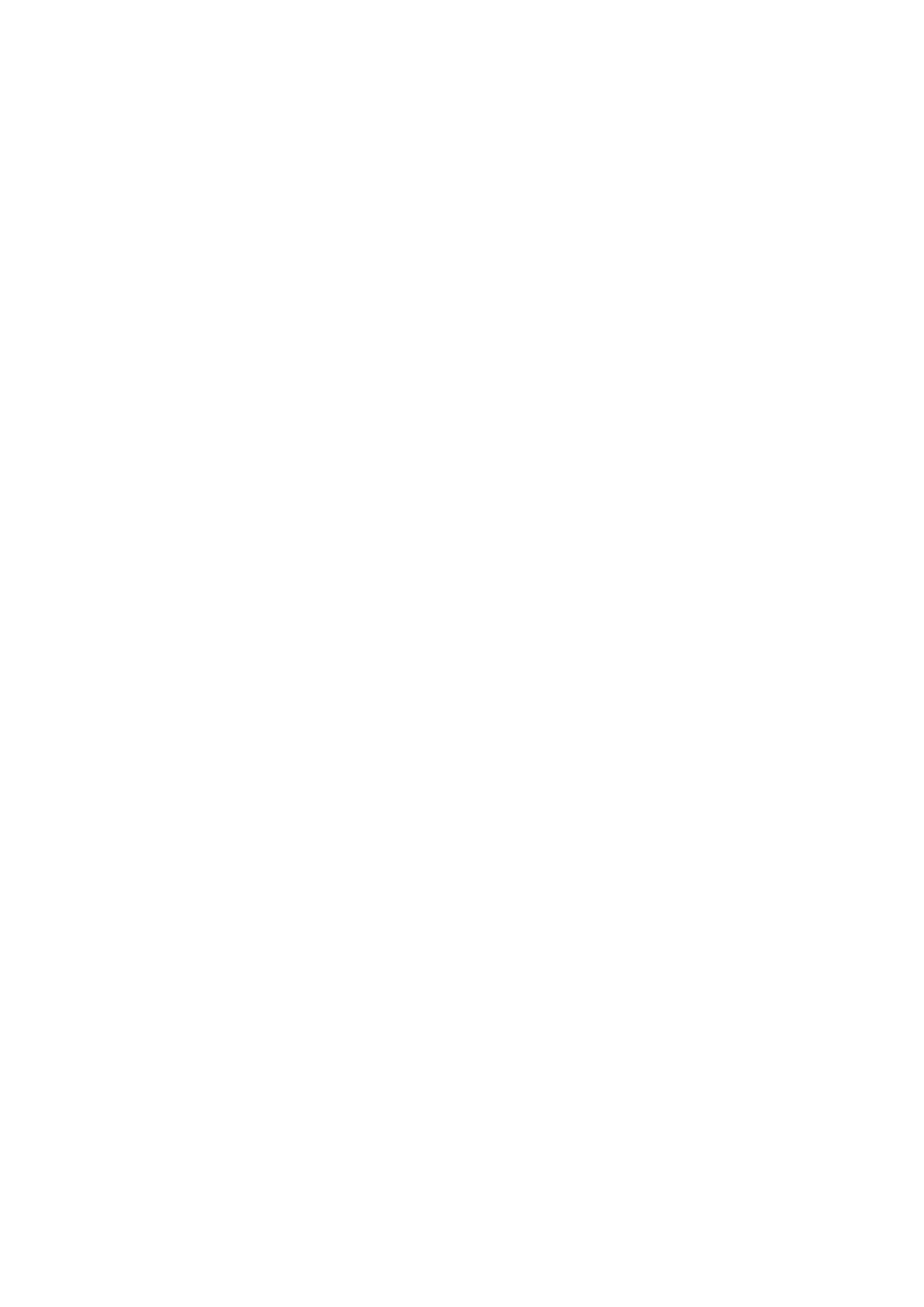# **Content**

| 1            |     |                                                                       |  |
|--------------|-----|-----------------------------------------------------------------------|--|
| $\mathbf{2}$ |     | Background - persistence of innovation activities and its relation to |  |
| 3            |     |                                                                       |  |
|              | 3.1 |                                                                       |  |
|              | 3.2 | Descriptive Statistics on Firms Conducting R&D and                    |  |
| 4            |     |                                                                       |  |
|              | 4.1 |                                                                       |  |
|              | 4.2 |                                                                       |  |
|              | 4.3 |                                                                       |  |
|              | 4.4 |                                                                       |  |
| 5            |     |                                                                       |  |
|              | 5.1 | Stationary Distributions of R&D and Innovation Activities  14         |  |
|              | 5.2 | Changing Transition Probabilities and Their Relation to Firm          |  |
| 6            |     |                                                                       |  |
|              |     |                                                                       |  |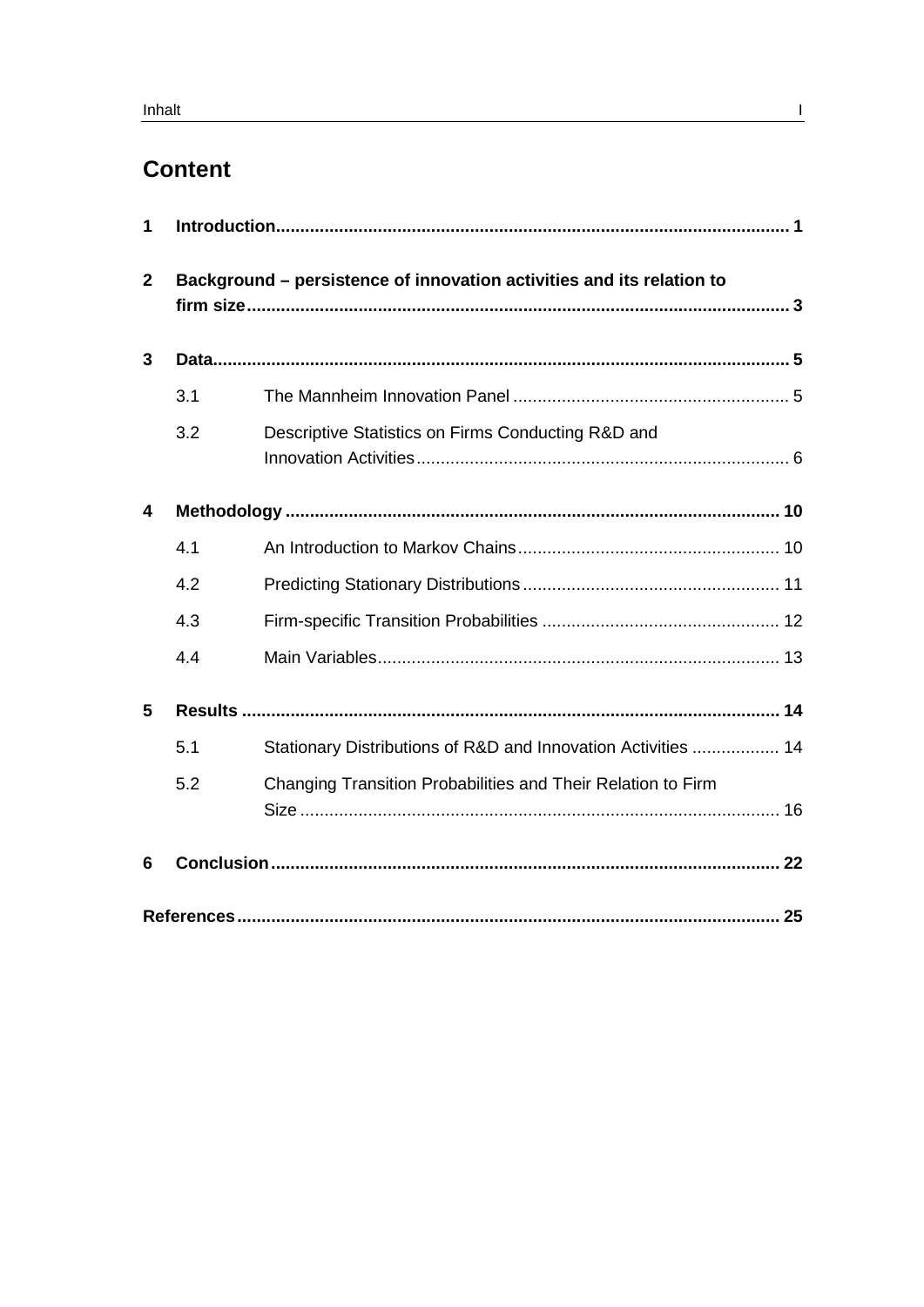# **Tables**

| Table 1: | Number of firms and firm-year observations differentiated<br>by the number of panel participations during 2001 and   |    |
|----------|----------------------------------------------------------------------------------------------------------------------|----|
| Table 2: | Persistence of R&D and innovation activities differentiated<br>by the number of panel participations during 2001 and |    |
| Table 3: | Transitions probabilities as function of firm size  17                                                               |    |
| Table 4: |                                                                                                                      |    |
| Table 5: | Firm characteristics affecting the transition probabilities                                                          |    |
| Table 6: | Firm characteristics affecting the transition probabilities                                                          | 21 |

# **Figures**

| Figure 1: | Innovation and R&D activities, and innovation expenditure<br>in the German business enterprise sector, 1995-2013            |     |
|-----------|-----------------------------------------------------------------------------------------------------------------------------|-----|
| Figure 2: | The stationary distributions of the share of firms conducing<br>R&D (top panel) and innovation (bottom panel) in pre-crisis |     |
|           |                                                                                                                             | .15 |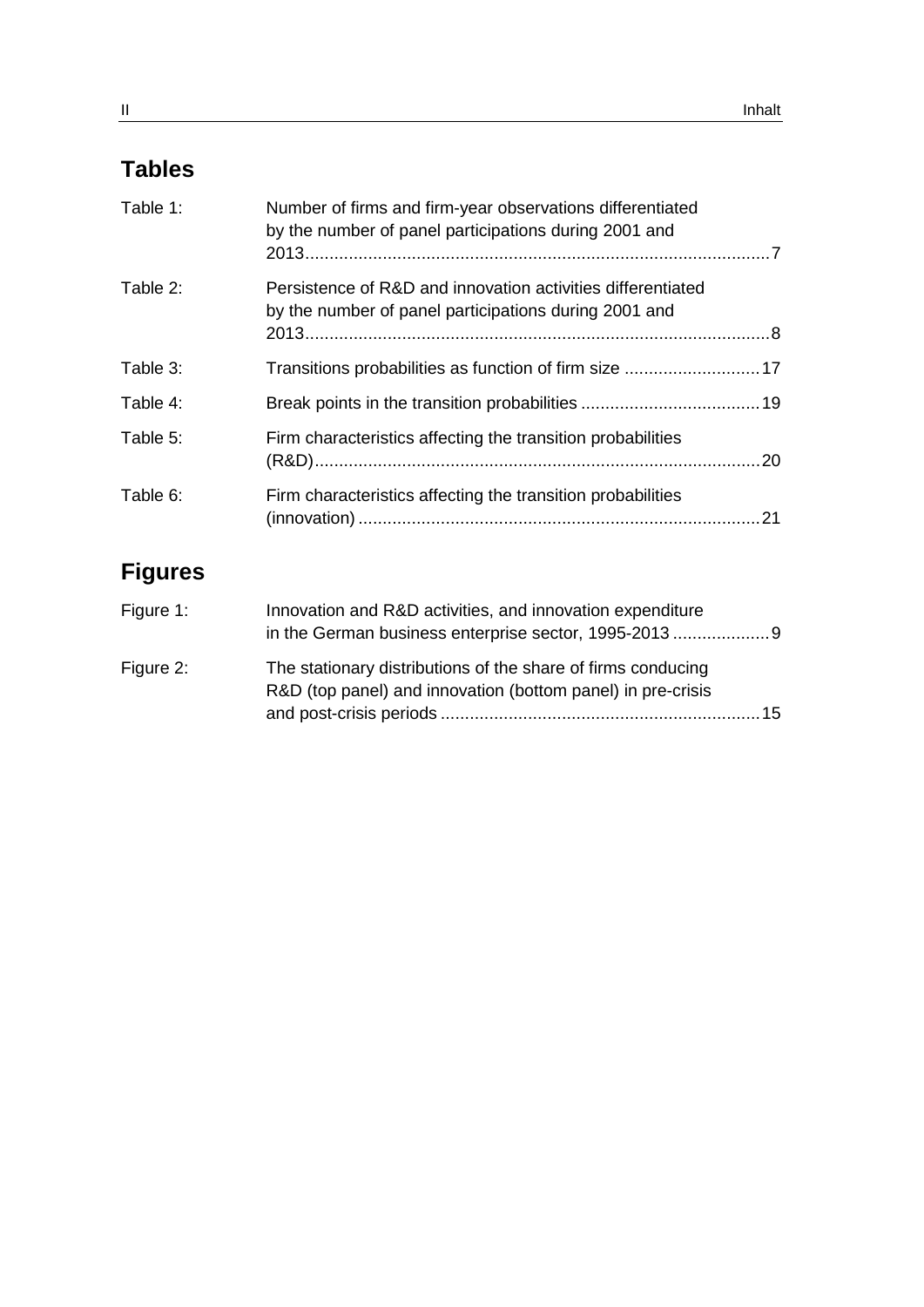-

## <span id="page-4-0"></span>**1 Introduction**

Innovation expenditures in Germany have increased at an impressive rate in the course of the last two decades. Between 1995 and 2013, businesses in Germany raised their spending for developing and introducing new products and new processes from €60.8bn to €144.6bn resulting in a compound annual growth rate of 4.9% (Rammer et al. 2015). While these numbers suggest that German firms have become ever more focused on innovation, they hide the fact that this rise has mainly been driven by large firms belonging to a few sectors. When we look at the above numbers by firm size we find that firms with fewer than 500 employees experienced only a very modest increase in their innovation expenditures (€25.7bn in 1995 vs. €34.5bn in 2013, i.e. 1.6% per year) whereas large firms with more than 500 employees increased their spending from €35.1bn in 1995 to €110.1bn in 2013 (6.6% per year). In line with these observations we also find a concentration of the activities on fewer firms. In particular, the share of innovators – firms that have introduced at least one product or process innovation during the preceding three years – has similarly declined since the late 1990s. Having reached a peak in 1999 at 55.5%, it dropped to 43.7% in 2007 and further declined to 37.1% in 2013.[1](#page-4-1)

A look at the sector distribution conveys a similar concentration. In 1995, the R&D intensive manufacturing sectors (pharmaceuticals, chemicals, electronics, machinery & equipment, vehicles) spent €30.9bn on innovation and increased that figure to €92.6bn in 2013 (+6.3% per year). Low-tech manufacturing and service sectors expanded their innovation expenditure by an average annual rate of 3.1%

These developments would not be problematic if they were due to firms from high-tech sectors growing at an above-average rate. While some well-known examples of this phenomenon also exist in Germany, e.g. the software company SAP, the absolute numbers of such cases is very limited. Moreover, the share of value added of highly R&D-intensive sectors has remained fairly stable in Germany. This makes this explanation implausible.

In this article we argue that the phenomenon is more likely to be explained by smaller firms withdrawing from innovation activities on a large scale. Such a development would be of much greater concern because one of the pillars of the German economy's

<span id="page-4-1"></span><sup>1</sup> A similar decline in the innovation share is also found in other European countries, though changes in survey methodologies and the lack of annual surveys limit long-term comparisons. For 12 European countries reporting innovation data for all Community Innovation Surveys from 1996 to 2012, the share of innovators fell from 45% in 1996 to 40% in 2006 and went further down to 37% in 2012.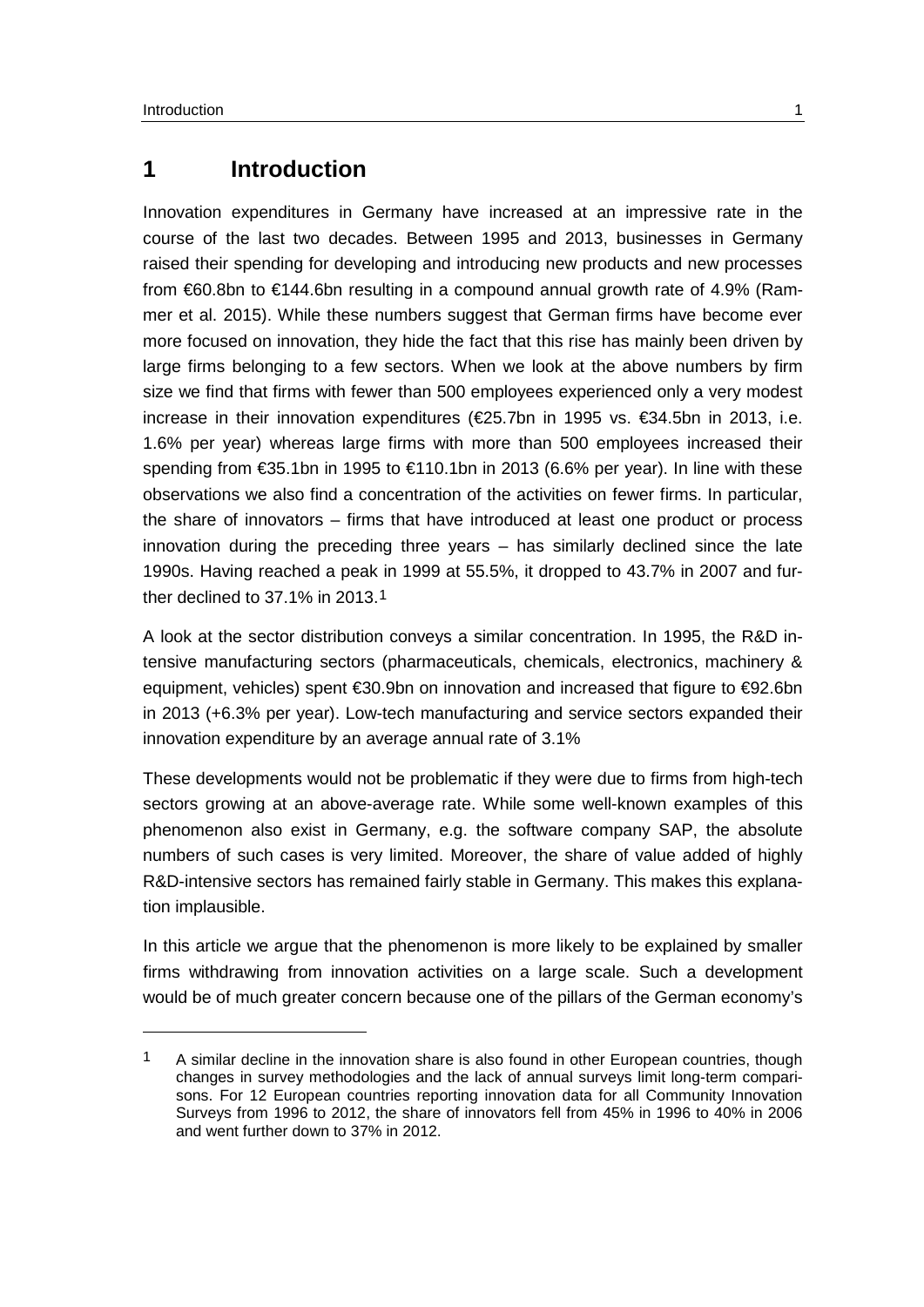competitiveness is seen in its highly innovative SMEs. A withdrawal of these firms from innovation would make the German economy considerably more reliant on a set of well-known large companies, while grassroot innovation in SMEs may be lost. Moreover, since choices about innovation activities display a high degree of path dependence, these developments may easily turn permanent.

While the aggregate figures from above indeed provide initial evidence of SMEs withdrawing from innovation, such aggregate indicators can be misleading when processes which are taking place simultaneously are left unaccounted. More convincing evidence must therefore rely on firm level evidence using methods that can appropriately account for confounding factors. Relying on a panel of all firms that took part in the annual German Innovation Surveys covering the period from 2001 to 2013, we employ Markov Chain methods that model when and why firms change their innovative behaviour both in terms of actual innovation outcomes as well as in terms of R&D effort.

The main results are threefold. By dividing our data into two periods from 2001-2007 and 2008-2013, we show that the long-term share of firms engaging in innovation and R&D is considerably lower in the second period with an increase of the share of firms which are not innovative at all. Second, analyses of the determinants suggest that, as expected, smaller firms are more likely to stop innovation activities. We show that they are less likely to switch to higher levels of innovative activities (e.g. from non-innovative to product or process innovator or from product or process innovator to simultaneous product and process innovator). They are also more likely to fall back to lower levels of innovativeness. Most importantly this pattern is becoming more pronounced in the latter period of 2008 and after. Furthermore, we show that our findings are not a transitory short-term shock of the economic crisis, because the declining trend persists even in 2011 and 2013, which were years of considerable economic growth in Germany. Thus, there seems to be a risk that these developments become persistent. We therefore analyse the effectiveness of a set of mechanisms potentially offsetting or at least slowing down these developments. We show that both public innovation support and better financial capabilities increase the chances of moving to higher levels of innovativeness and reduce the probability of falling back. We conclude that strengthening public innovation support in Germany should be a primary target of economic policy to avoid the risk of a permanent withdrawal of German SMEs from innovation.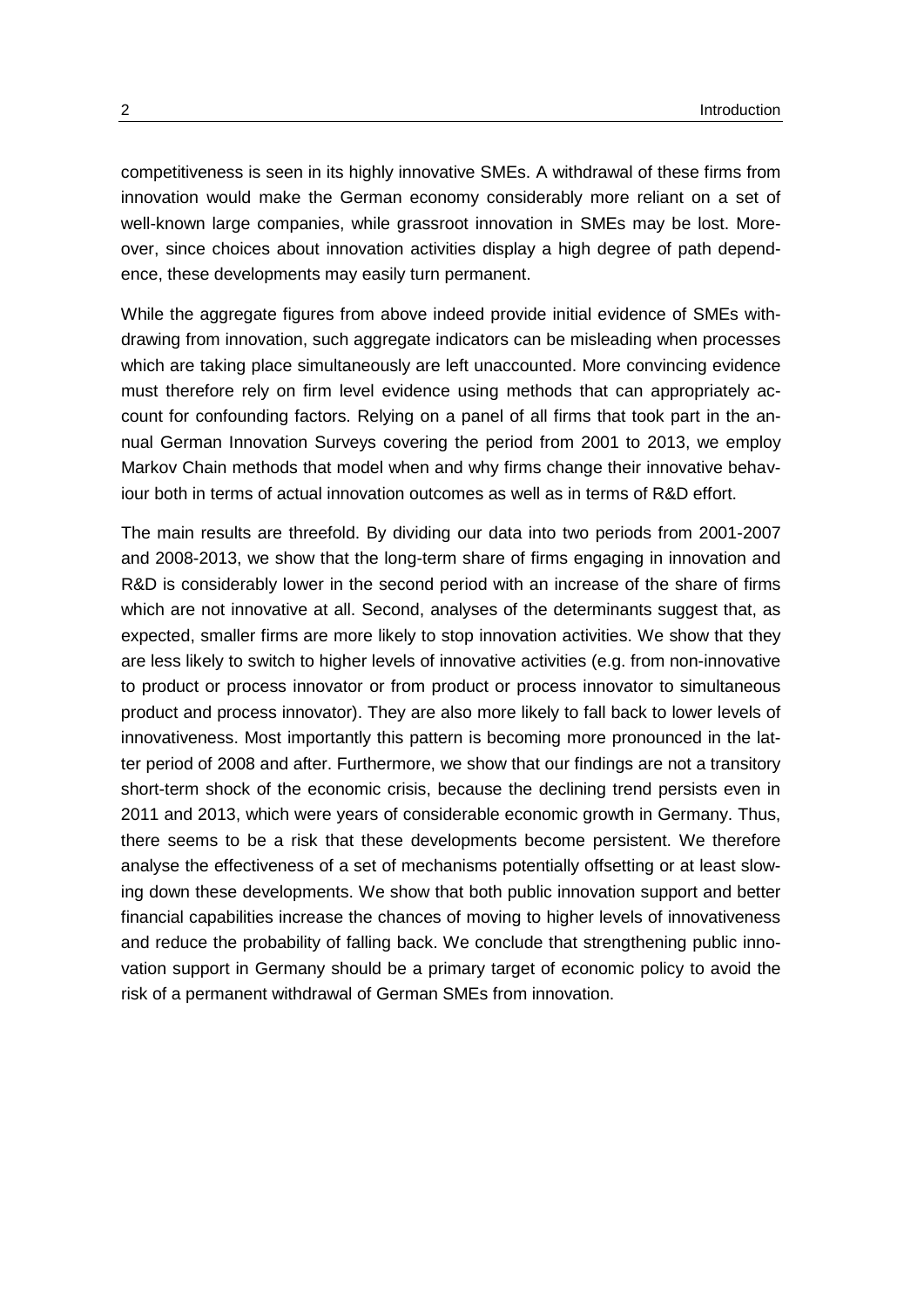## <span id="page-6-0"></span>**2 Background – persistence of innovation activities and its relation to firm size**

Empirical accounts of firms' innovation activities usually indicate the existence of a core of systematically innovating firms surrounded by a larger number of firms conducting either no or only very sporadic innovation activities (Bottazzi et al. 2001; Cefis 2003; Malerba and Orsenigo 1997). Transition rates between the groups of innovation active and inactive firms are usually very low, which implies persistent heterogeneity of R&D strategies across firms (Dosi 2007; see Crespi and Scelatto 2015 and Latham and Le Bas 2006 for an overview).

This persistence has often been explained with the reference to the cumulative development of organizational routines driving innovation-relevant capabilities (Nelson and Winter 1982; Teece et al. 1997). More precisely, a point is made that past innovation activities increase the effectiveness of future innovation activities, making choices about innovation (or its absence) persistent and path-dependent (see Nelson and Winter 1982). This persistence results on the one hand from the fact that by conducting innovation in the past, firms learn to manage innovation more effectively in the future. On the other hand, a firm's knowledge stock strongly determines its absorptive capacity and eases the acquisition of external knowledge, which provides another stimulus for innovation (Cohen and Levinthal 1990). In this respect, innovation is subject to increasing returns to scale ('success breeds success', see Phillips 1971 and Mansfield 1968).

Persistence may also result from sunk costs or if the factors driving a firm's decision to innovate or not are persistent over time (Peters 2009; Le Bas and Scelatto 2014). Market structure may be such a factor, i.e. firms acting in a highly competitive environment that demands regular innovative advance will tend to innovate continuously (see Schmookler 1966 for theoretical arguments and Malerba et al. 1997; Peters 2009; Woerter 2014 for empirical evidence).

In general, the theoretical predictions on the persistence of innovation activities have been corroborated by the empirical literature relying on a variety of different data sources.[2](#page-6-1)

 $\overline{a}$ 

<span id="page-6-1"></span><sup>2</sup> It should be noted, however, that studies using patent application data have often found lower levels of persistence (Geroski et al. 1997; Cefis and Orsenigo 2001; Cefis 2003; Malerba and Orsenigo 1999). Although, Malerba et al. (1997) and Alfranca et al. (2002) find more evidence for persistence, particularly among larger firms and when looking at specific fields of technology, Duguet and Monjon (2004) conclude that persistency in patenting rather reveals persistency in technological leadership than in the decision to innovate.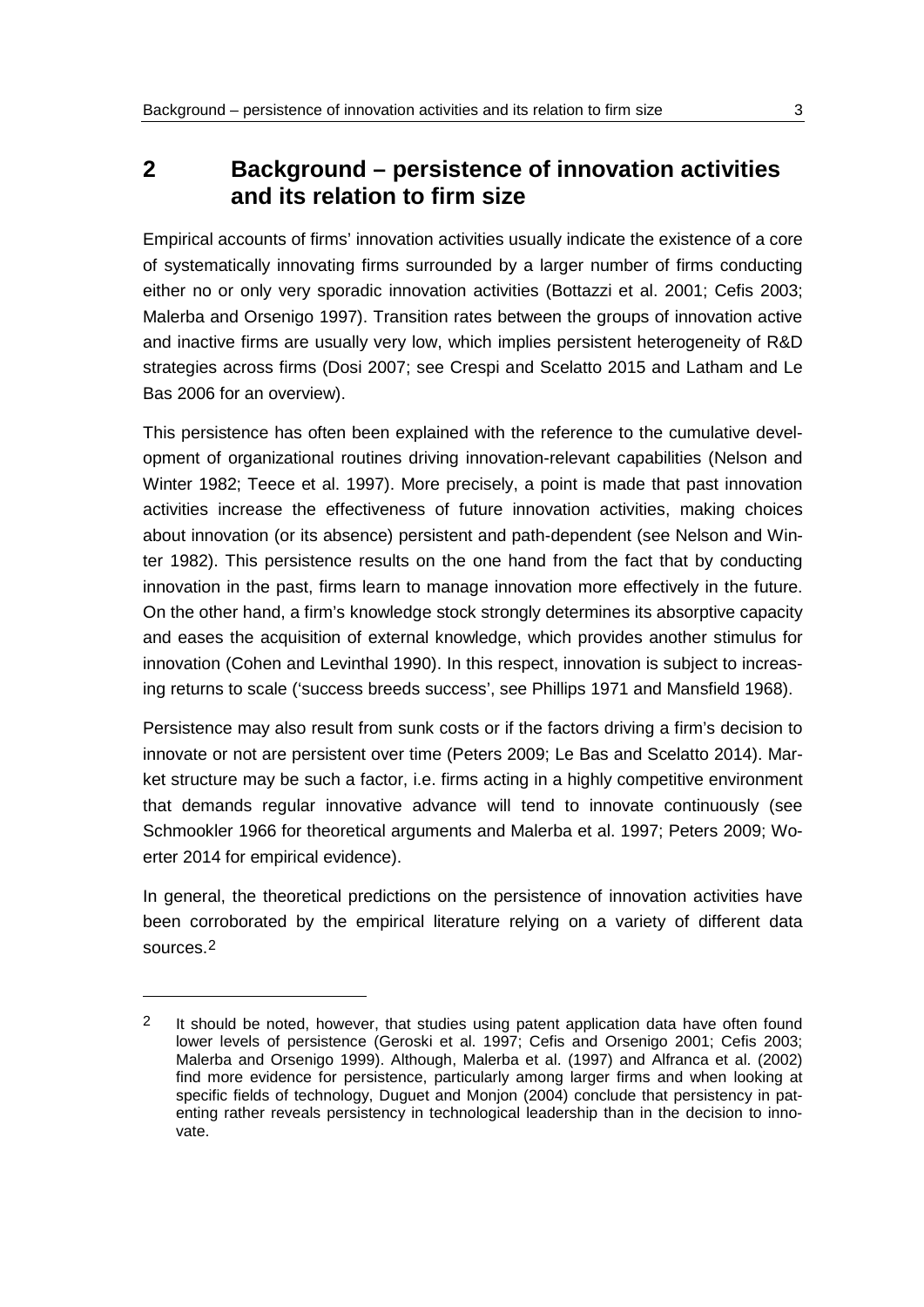Máñez Castillejo et al. (2009; 2014) analysed persistency in R&D for Spanish manufacturing firms and found that past R&D experience positively affected the decision to conduct R&D, though the effect of prior R&D experience depreciates fairly quickly over time. Persistence seems to be driven both by sunk costs, success-breeds-success and demand-pull. Baraldi et al. (2013) find that persistence in R&D depends on the market structure as only firms in oligopolistic markets (Schumpeter I industries) show persistent R&D efforts. Woerter (2014) supports this finding based on Swiss data since persistence in R&D expenditures is more likely for firms with few competitors.

Several studies use innovation survey data. They tend to focus on the output of innovative efforts, i.e. the introduction of new products and new processes, and the direct economic outcome in terms of new product sales. These variables are generally found to be positively correlated over time (for Finland see Deschryvere 2014; for France see Duguet and Monjon 2004; Haned et al. 2014; Lhuillery 2014; for Germany see Peters 2009; Ganter and Hecker 2013; Hecker and Ganter 2014; for Luxembourg see Le Bas et al. 2015; Le Bas and Poussing 2014; for the Netherlands see Raymond et al. 2010; for Norway see Clausen 2012; Clausen and Pohjola 2013; for Sweden see Karlsson and Tavassoli 2015; Johansson and Lööf 2010; for the UK see Preverzer and Frenz 2013).

Another important data source is a panel survey of Spanish manufacturing firms containing information on innovation (see Máñez 2009; 2014; Martínez-Ros and Labeaga 2009; Triguero et al. 2014a; 2014b; Triguero and Córcoles 2013). A few other authors use case study approaches (Matvejeva 2014), sometimes combined with firm survey data (Roper and Hewitt-Dundas 2008). Empirical studies for non-European countries are less frequent (see Huang 2008; Huang and Yang 2010; Jang and Chen 2011 for Taiwan; Rogers 2004 for Australia; Suárez 2014 for Argentina).

Accordingly, the literature survey by Crespi and Scellato (2015) strongly supports the finding of persistency. Beyond that several studies show that the degree of persistence may depend on firm size.

This is because the well-documented increasing returns to scale in innovation (see Clausen and Pohjola 2013; Lhuillery 2014; Máñez et al. 2014; Raymond et al. 2010; Flaig and Stadler 1994) may be more pronounced for larger firms. In particular, because larger firms often possess complementary assets (Teece 1986) and follow more elaborated protection strategies of intellectual property (Neuhäusler 2012) necessary for privatizing the benefits of innovation, they are often more successful in their innovation activities.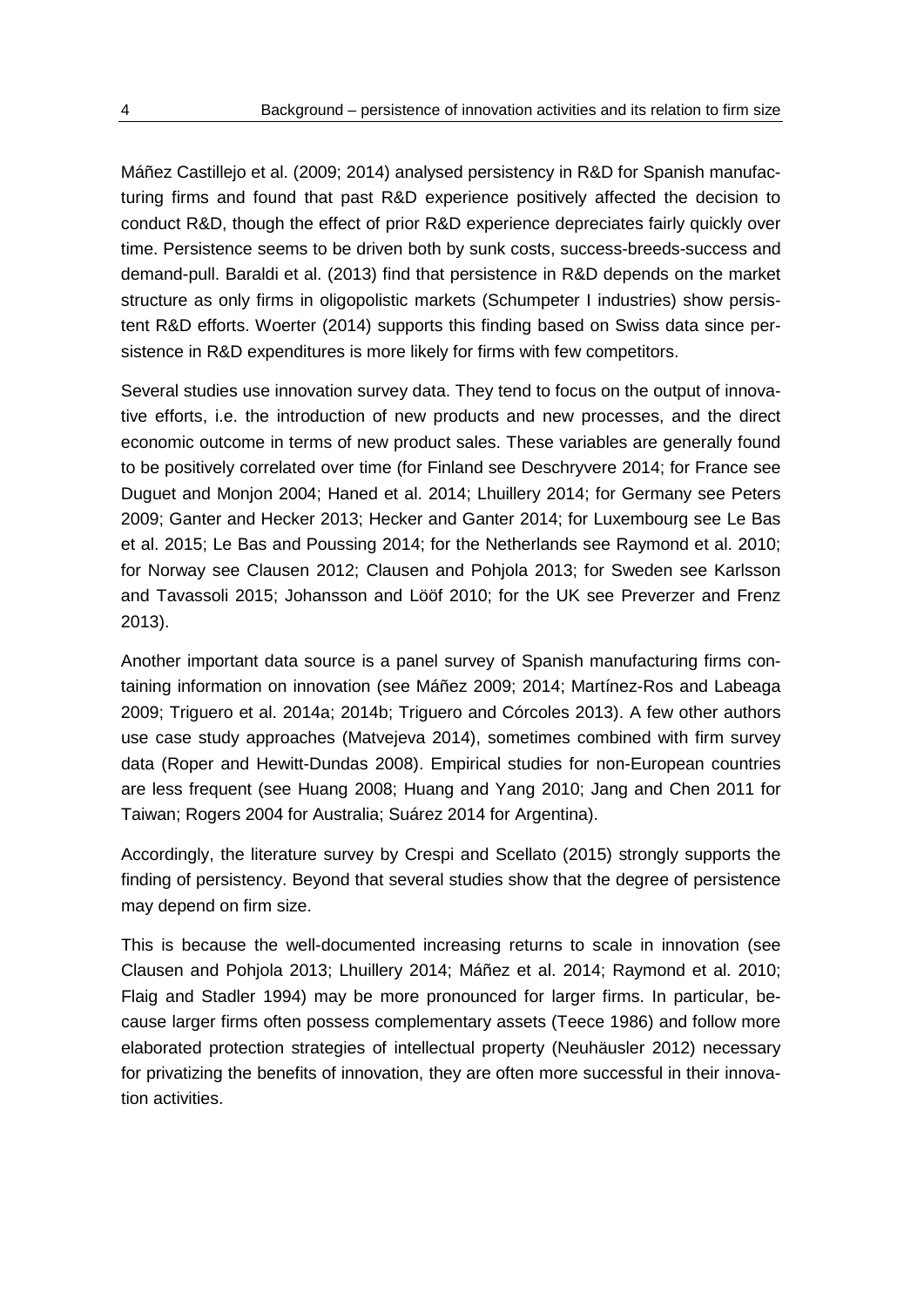This is likely to induce them to continue their innovation activities. Empirical evidence of larger firms showing higher persistence is provided by Roper and Hewitt-Dundas (2008) and Antonelli et al. (2013). Also, larger firms follow more complex innovation strategies and more complex innovators are less likely to discontinue innovation (Le Bas and Poussing 2014).

This suggests that any events potentially changing the firms' innovation behaviours (e.g. changes in the access to financing or demand side factors) are more likely to lead to changes in observed behaviour of small rather than large firms. While we do not endeavour to explain the reasons for the trend towards a concentration of innovation and R&D activities on a few firms, this also means that the concentration may be mainly driven by a withdrawal of smaller firms. Based on this, our first aim is to corroborate the already described trend of declining overall R&D and innovation engagement in a setting controlling for various confounding factors, such as potential shifts in the sectoral composition. By this we intend to show that there was probably some change going on in the overall firms' innovation behaviour. Our second aim is to show that this trend was primarily driven by a withdrawal of small to medium-sized firms. Third, we aim to contribute to a better understanding of the options policy has to counteract a further concentration of innovation and R&D on predominantly large firms. To this end we investigate the impact of specific firm characteristics on their likelihood to continue or discontinue innovation and R&D. We start with the influence of public innovation subsidies as a prime measure to increase and support firms' innovation and R&D activities. Because public innovation support is usually justified by either strengthening the ability to finance innovation or by bringing together complementary resources through innovation collaboration we also analyse the influence of innovation collaboration and financial strength on the likelihood of continuing or discontinuing innovation and R&D activities.

We now continue with a description of the dataset and some more descriptive details on the dynamics of the R&D and innovation engagement of German firms in the past 15-20 years.

## <span id="page-8-0"></span>**3 Data**

### <span id="page-8-1"></span>**3.1 The Mannheim Innovation Panel**

Our study uses data from the German Innovation Survey which is part of the CIS initiative. In contrast to most other national CIS, the German Innovation Survey is an annual survey based on a panel sample. It is conducted by the Centre for European Economic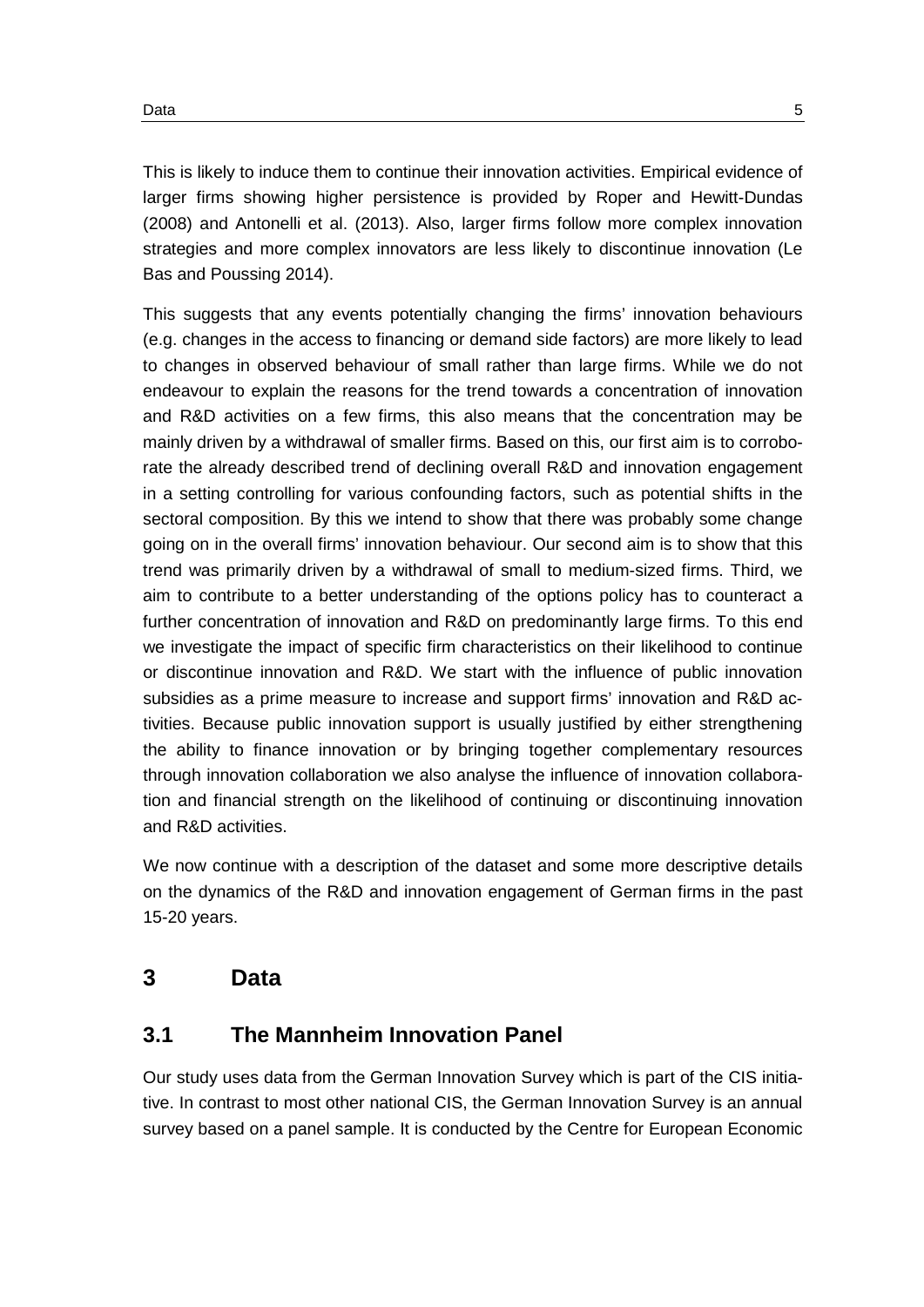Research (ZEW) on behalf of the Federal government. As ZEW is located in the city of Mannheim, this panel survey is called the Mannheim Innovation Panel (MIP). The MIP applies the common methodology of the CIS in terms of sampling, questionnaire and data quality control. It goes beyond the minimum requirements of the CIS in terms of size and sector coverage as it also includes very small firms (below 10 employees) and covers more service sectors than the core CIS service sector definition would require. The MIP questionnaire contains a number of additional questions which are not part of the harmonised questionnaire of the CIS, including financial information and more detailed information on innovation processes and determinants, hence enlarging the analytical potential at the expense of imposing a higher response burden on the firms.

The MIP sample is a panel sample which was drawn in 1993 (for manufacturing) and 1995 (for services) and has been updated every second year since in order to compensate for panel mortality. While the sampling frame is the official business register, the register is not accessible for drawing a sample. Instead, the firm data base of Creditreform, Germany's largest credit rating agency is used. This data base includes all economically active enterprises in Germany and hence includes the same firm population as the business register. An advantage of using Creditreform's data base for sampling is the opportunity to add further information to the data, including the credit rating of each firm. We are using this opportunity in the present paper.

Rammer and Peters (2013) provide a comprehensive overview of this survey and its panel structure, including a discussion of the persistence of innovative activities. The current sample size is around 35,000. As the MIP is a voluntary survey, and owing to the high response burden due to the lengthy questionnaire, response rates are comparably low at 25 to 35%. The panel consists of 5,000 to 8,000 firm observations per year based on questionnaire responses. In addition, a large-scale non-response survey of a similar size is conducted every year to control for a likely response bias with respect to R&D activity and the introduction of product and process innovation. The non-response survey is conducted through a telephone interview, using exactly the same definitions and questions as used in the questionnaire. For this paper, we use both the R&D and innovation information from the questionnaire and the non-response interviews.

### <span id="page-9-0"></span>**3.2 Descriptive Statistics on Firms Conducting R&D and Innovation Activities**

For this paper, we use data for the period 2001 to 2013. We start in 2001 for methodological reasons since the question on product and process innovation was re-designed in that year, causing a break in the data (with a higher share of firms reporting both product and process innovation prior to the re-design). Within the 13 year period cov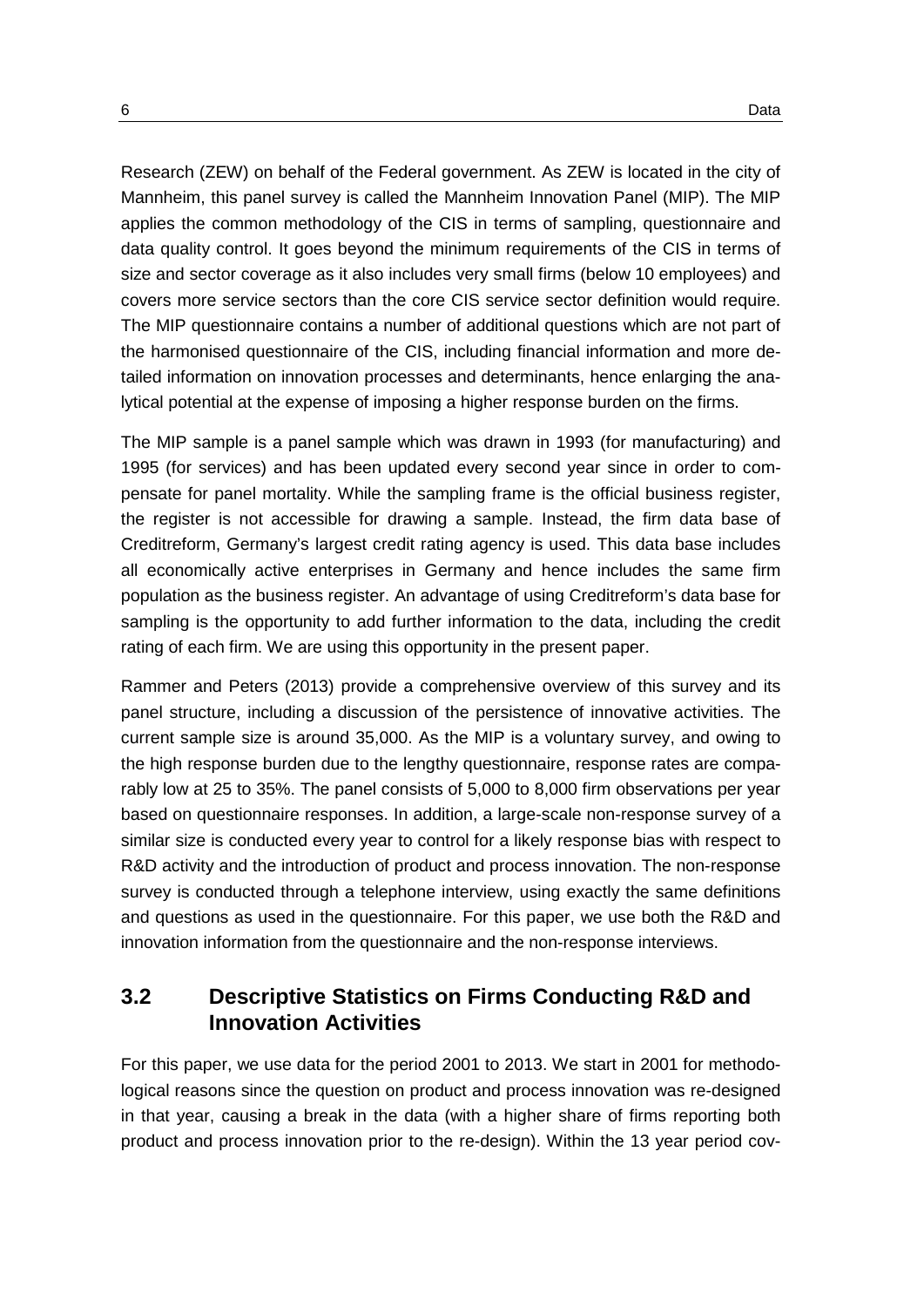ered in this study, a total of 49,557 different firms have been part of the sample. 42,247 firms responded at least one time. 36.8% of the firms were part of the sample at the beginning of the period (and hence have the chance to appear in every single year of the period covered) while the others entered the sample in later years (between 8 and 12% for each of the reference years in which the panel sample had been refreshed: 2002, 2004, 2006, 2008, 2010 and 2012). The total number of responses by the 42,247 firms is 153,224, giving an average number of responses per firm of 3.6. As usual in voluntary firm panel surveys with high panel mortality, the panel is strongly unbalanced. Only 0.7% of the firms in our sample responded in each of the 13 years, producing 2.5% of all firm-year observations. 30% of the firms responded at least 5 times during the period 2001-2013, producing 62% of all observations. [Table 1](#page-10-0) provides details on the panel structure of our sample.

| No. of panel<br>participations | No. of firms | Share in all<br>firms $(\%)$ | No. of firm-year<br>observations | Share in all<br>observations (%) |
|--------------------------------|--------------|------------------------------|----------------------------------|----------------------------------|
| 1                              | 13,300       | 31.5                         | 13,300                           | 8.7                              |
| $\overline{2}$                 | 7,541        | 17.8                         | 15,082                           | 9.8                              |
| 3                              | 4,961        | 11.7                         | 14,883                           | 9.7                              |
| 4                              | 3,764        | 8.9                          | 15,056                           | 9.8                              |
| 5                              | 2,738        | 6.5                          | 13,690                           | 8.9                              |
| 6                              | 2,481        | 5.9                          | 14,886                           | 9.7                              |
| 7                              | 2,129        | 5.0                          | 14,903                           | 9.7                              |
| 8                              | 1,609        | 3.8                          | 12,872                           | 8.4                              |
| 9                              | 1,274        | 3.0                          | 11,466                           | 7.5                              |
| 10                             | 975          | 2.3                          | 9,750                            | 6.4                              |
| 11                             | 657          | 1.6                          | 7,227                            | 4.7                              |
| 12                             | 525          | 1.2                          | 6,300                            | 4.1                              |
| 13                             | 293          | 0.7                          | 3,809                            | 2.5                              |
| Total                          | 42,247       | 100.0                        | 153,224                          | 100.0                            |

<span id="page-10-0"></span>

| Table 1: | Number of firms and firm-year observations differentiated by the num- |
|----------|-----------------------------------------------------------------------|
|          | ber of panel participations during 2001 and 2013                      |

Source: German Innovation Survey, own calculations

[Table 2](#page-11-0) gives some descriptive results of the persistence of R&D and innovation activities. Following the standard measurement of in-house R&D activities in the CIS, we distinguish continuous, occasional and no R&D. Innovation activities are separated by product and process innovation. When calculating the share of firms that reports the same R&D or innovation status in each year of survey participation, we see that the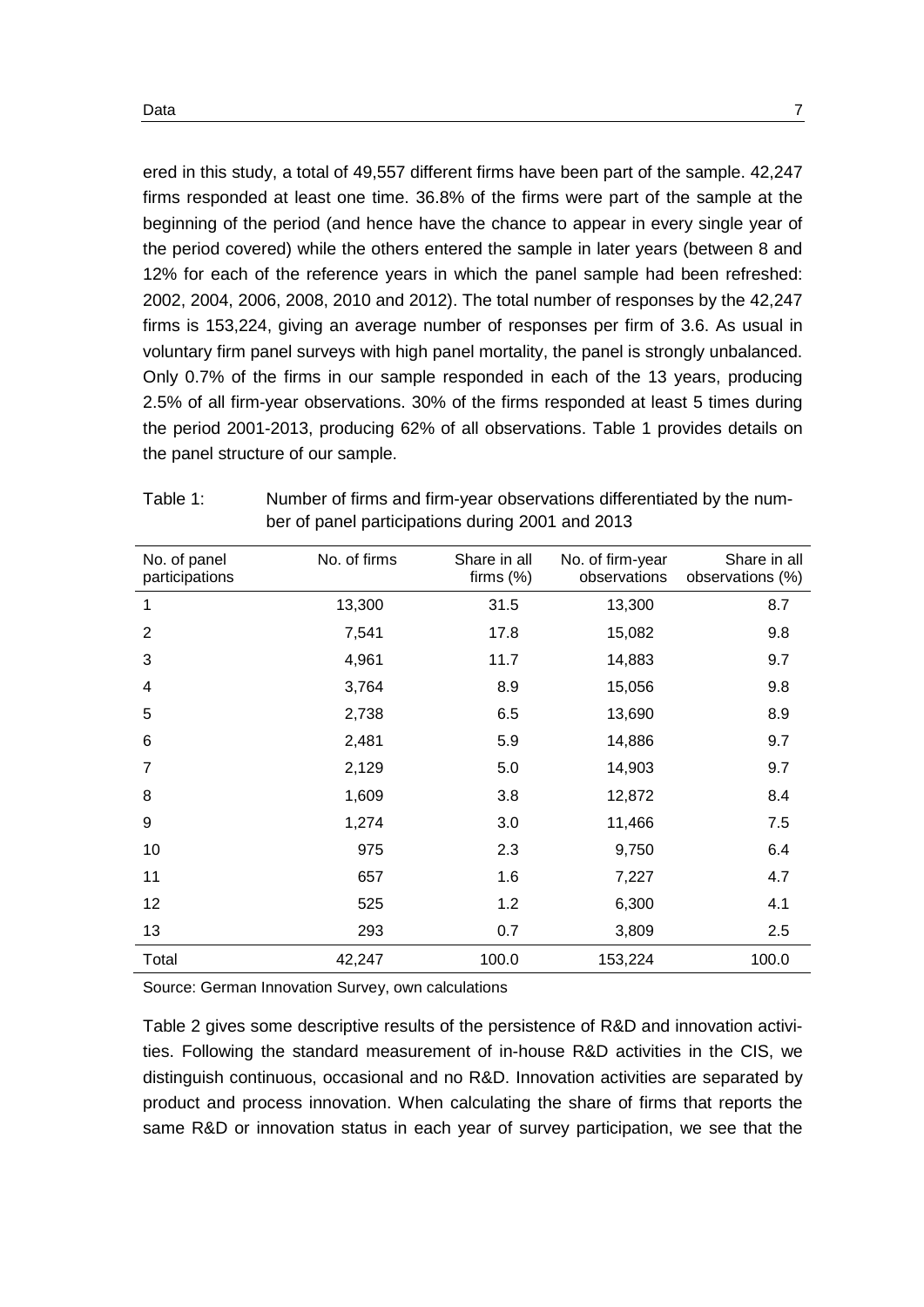share falls with the number of participations up to about 8 participations. For firms with very frequent responses to the survey, this share does not vary significantly. Among the firms participating in each of the 13 years covered by this study, 39% reported the same status in terms of product innovation (i.e. either no product innovation in each year, or product innovation in every single year) and 36% reported the same status in terms of process innovation. For continuous R&D, the share of firms with persistent activities is much higher (66% reporting either continuous R&D activities in every single year, or never had continuous R&D activities in any of the 13 years) as is the share of firms with respect to occasional R&D (57%) and no R&D (56%). One should note that the persistence of R&D and innovation activities in CIS-type surveys will be overrated owing to the fact that both R&D and innovation activities reported in a certain survey year should theoretically refer to activities in the previous three year period. In practice, many firms do not seem to follow these instructions but rather report activities for the reference year only. This finding is supported both by cognitive testing of CIS survey questions, face-to-face interviews with enterprises participating in the survey and panel survey results that show responses inconsistent with the three year reference period (see Rammer and Peters 2013, for more details).

| product<br>innovation | process<br>innovation | continuous<br>R&D | occasional<br>R&D | no R&D                                                   |
|-----------------------|-----------------------|-------------------|-------------------|----------------------------------------------------------|
| 100                   | 100                   | 100               | 100               | 100                                                      |
| 75                    | 72                    | 87                | 84                | 83                                                       |
| 62                    | 57                    | 74                | 71                | 72                                                       |
| 53                    | 48                    | 69                | 63                | 62                                                       |
| 46                    | 38                    | 64                | 56                | 54                                                       |
| 44                    | 36                    | 61                | 54                | 52                                                       |
| 41                    | 34                    | 59                | 52                | 53                                                       |
| 36                    | 28                    | 57                | 48                | 47                                                       |
| 39                    | 28                    | 57                | 47                | 47                                                       |
| 37                    | 29                    | 57                | 47                | 50                                                       |
| 35                    | 25                    | 54                | 43                | 48                                                       |
| 38                    | 29                    | 59                | 51                | 52                                                       |
| 39                    | 36                    | 66                | 57                | 56                                                       |
|                       |                       |                   |                   | Share of firms not changing their status with respect to |

<span id="page-11-0"></span>Table 2: Persistence of R&D and innovation activities differentiated by the number of panel participations during 2001 and 2013

Source: German Innovation Survey, own calculations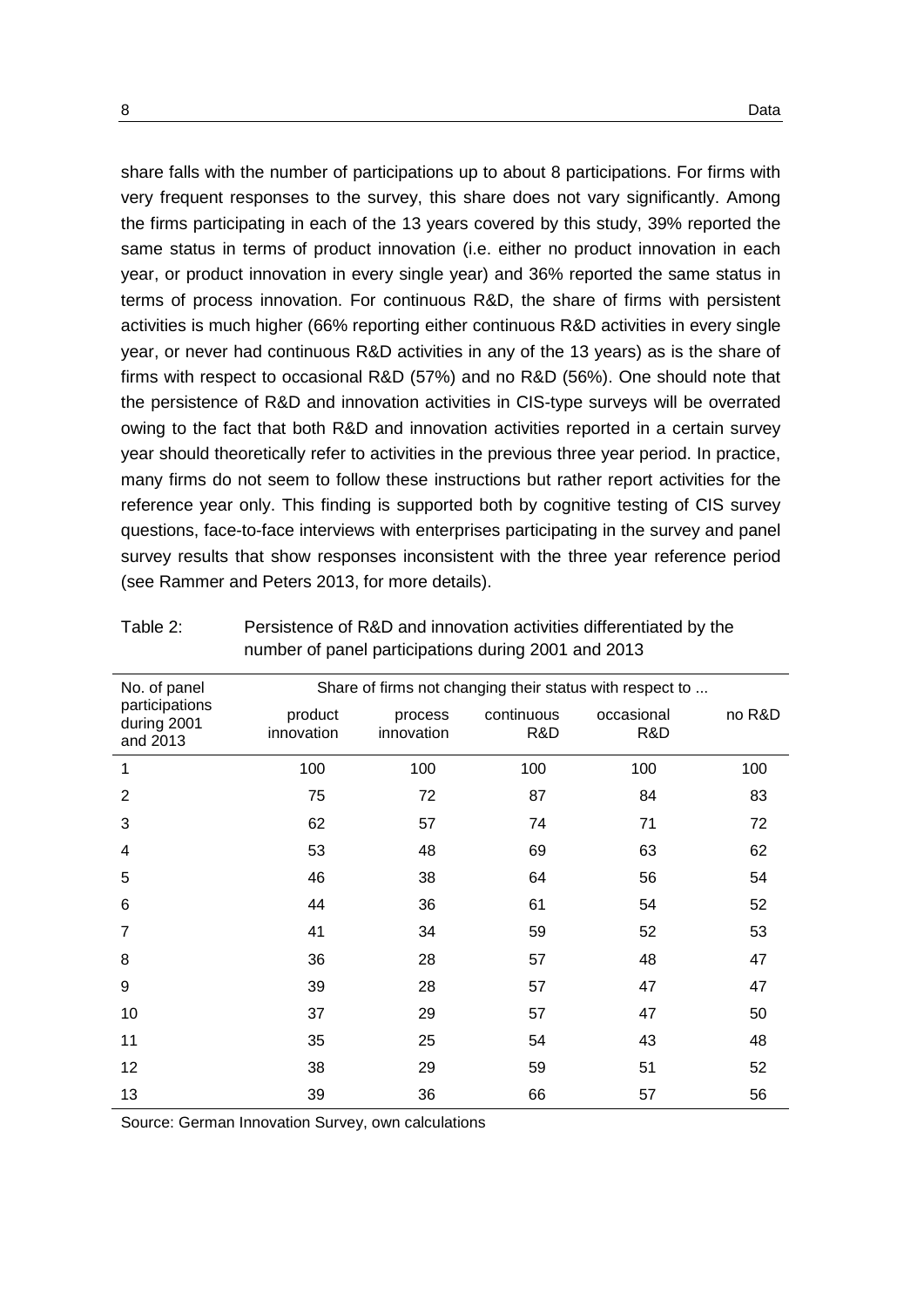When calculating the share of firms with R&D and innovation activities over the 13-year period using sample weights (corrected for a likely non-response bias, see Aschhoff et al. 2013, for more details), one can observe a distinct downward trend for the share of firms having introduced product or process innovation, going down from 52% in 2001 to 37% in 2013. For continuous R&D we find a much smaller decrease (from 14% to 12%). The share of firms with occasional R&D is fluctuating somewhat stronger but also shows a downward trend (from 10% to 8%). When expanding the observation period back to the mid 1990s, the decrease in the share of innovating firms becomes even more salient while the share of firms with continuous or occasional R&D was lower in the mid 1990s than in 2013.

<span id="page-12-0"></span>



'95 '96 '97 '98 '99 '00 '01 '02 '03 '04 '05 '06 '07 '08 '09 '10 '11 '12'13

Note: weighted results. Source: German Innovation Survey, own calculations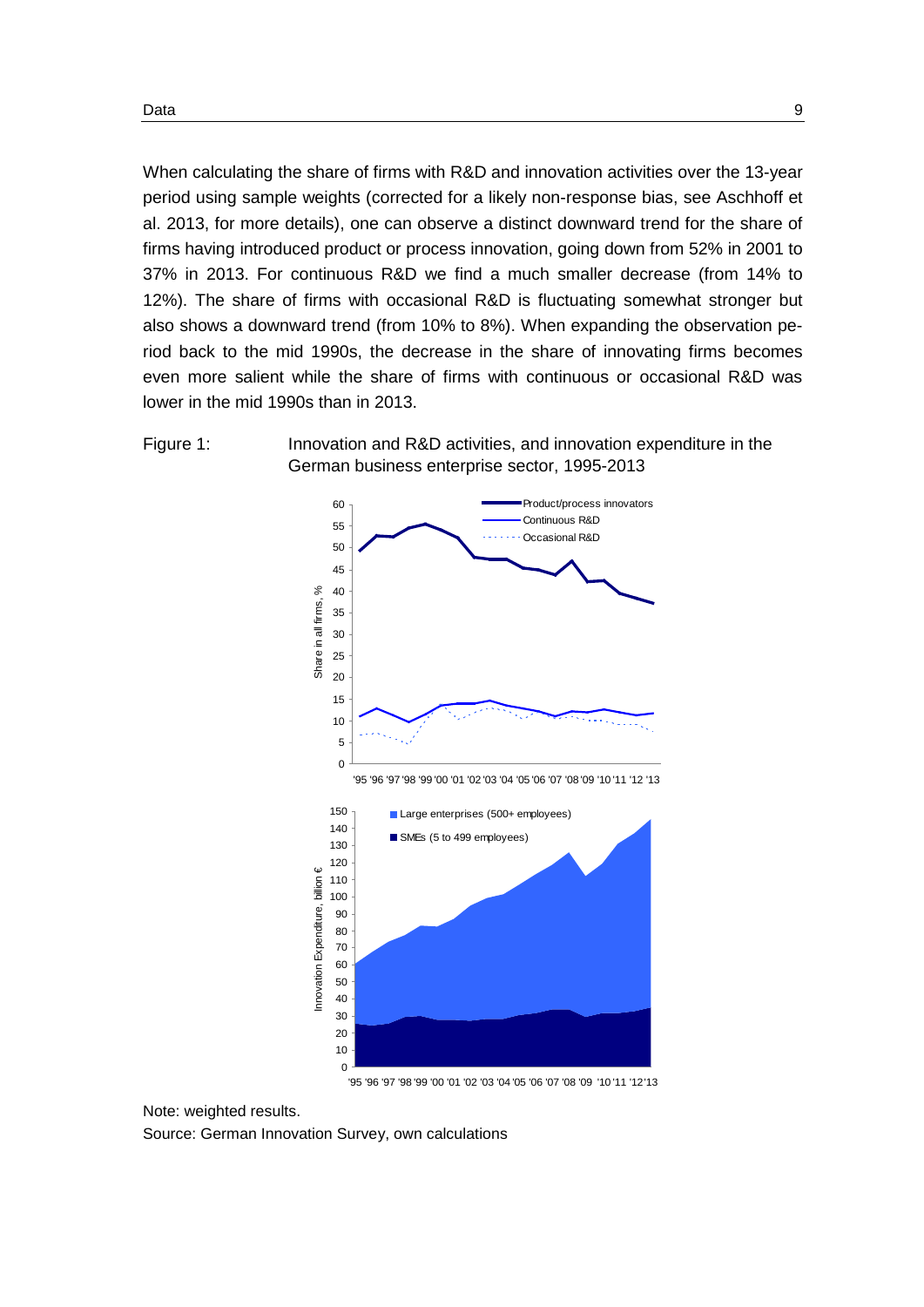The falling share of firms with R&D and innovation activities is sharply contrasted by a strong and almost steady increase in total innovation expenditure in the German enterprise sector over the past two decades. Though the data are nominal values, the average annual rate of growth rate of 4.0% (2001-2013) indicates a strong real growth of innovation budgets. Broken down by size classes one clearly sees that large enterprises were mainly responsible for that increase (4.9% average annual growth) while small and medium-sized firms have expanded their innovation expenditure at an annual rate of 1.8% only. These two opposing trends motivate our empirical study.

### <span id="page-13-0"></span>**4 Methodology**

### <span id="page-13-1"></span>**4.1 An Introduction to Markov Chains**

In order to analyse our main research questions (see Section [2\)](#page-6-0) we make use of a set of econometric Maximum Likelihood estimators that belong to the class of Markov Chain Models. Markov Chains are so-called state-space models, which describe how observed units move between a fixed (though possibly large) set of discrete states. Focusing on the innovation state, on the input side we will distinguish between different states of R&D engagement - specifically "no R&D", "occasional R&D" and "continuous R&D". On the output-side we will consider three states of innovation engagement: "no innovations", "only product or only process innovations", and "both product and process innovations".

To facilitate the exposition of the methodology, we refer to the R&D model in the following. The three states constitute the state space. As we have panel data at hand, we can construct two pieces of information. The first is the so-called starting vector[3](#page-13-2)

$$
p_0 = (p_{10} \quad p_{20} \quad p_{30}) \tag{1}
$$

which simply contains the probabilities in the starting period that a firm was in state 1 (e.g. not R&D active), state 2 (occasionally R&D performing) or in state 3 (continuously R&D performing), where each firm must be in exactly one state.

-

<span id="page-13-2"></span><sup>3</sup> Technically, we use a somewhat more complicated model than the one described above in two respects. First we allow for time to pass continuously and second we allow the transition probabilities to depend on firm-specific covariates in all our analyses. But to facilitate the presentation of the methodology we will continue with the time-discrete model because it is easier to understand while the general mechanics are identical. We also defer the discussion of the firm-specific covariates even though they are already used as controls in predicting the stationary distributions, which we now turn to.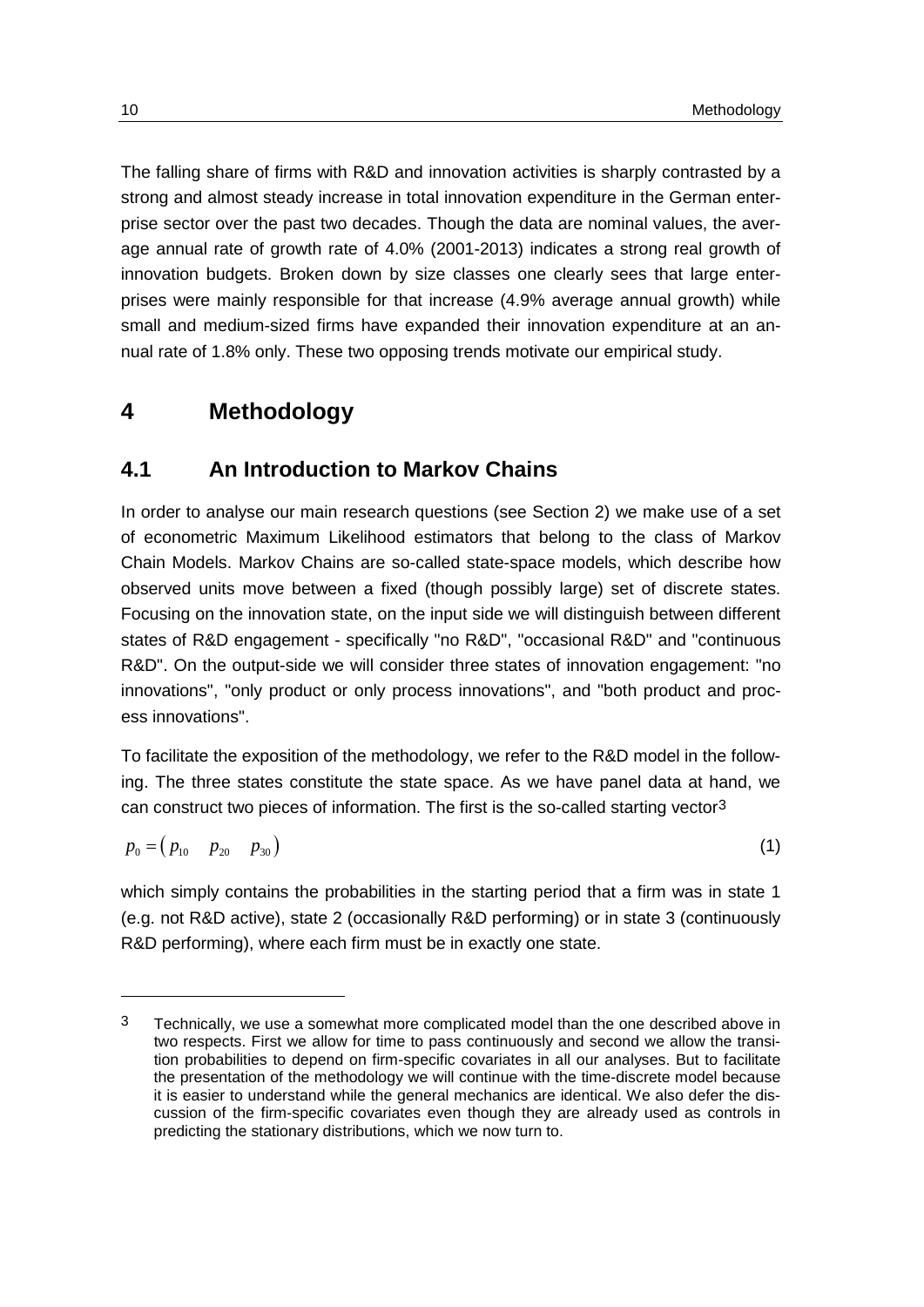$\overline{a}$ 

The second piece of information that can be gathered from the panel data is how firms move between the states over time. This information is usually represented in the transition matrix which contains in each cell  $(i, j)$  the probability that a firm moves from state *i* to state *j*. With three states it looks as follows:

$$
P = \begin{pmatrix} q_{11} & q_{12} & q_{13} \\ q_{21} & q_{22} & q_{23} \\ q_{31} & q_{32} & q_{33} \end{pmatrix}
$$
 (2)

The diagonal elements will then obviously indicate the probabilities that a firm will remain in the current state indicating the degree of persistence. In the transition matrix all rows must add up to one, since each firm attached to one particular state must either stay there or move to one of the other states. Furthermore, it is worth noting that panel data allows estimating the transition matrix by calculating the shares in which a firm from each state *i* transited to any of the states *j*.

Markov Chains can be used for a variety of purposes. For example Tavassoli and Karlsson (2015) calculate Eq. (2) for different combinations of innovations and argue for heavy persistence in firms' innovation behaviour based on the observation that the diagonal probabilities are much larger than the off-diagonal probabilities.

Further, under the Markov assumption that the current state of the system is only determined by its directly preceding states, Eq. (1) and Eq. (2) can also be used for prediction. In particular, the k-periods-ahead prediction at time *t* is simply:

<span id="page-14-0"></span>
$$
p_{t+k} = p_t \cdot P^k \tag{3}
$$

### **4.2 Predicting Stationary Distributions**

Eq. (3) is particularly interesting because it allows an assessment of the future distributions of firms between the different innovation and R&D engagement classes. In par-ticular, it can be shown that under certain conditions<sup>[4](#page-14-1)</sup> the future distribution in Eq.  $(3)$ converges to a constant limit. This is called the stationarity property and states that the long-run distribution does not depend on the starting vector. It can be shown that the stationary distribution for three states is determined by the following formula:

<span id="page-14-1"></span><sup>4</sup> We will not state these properties here but they are true in our application.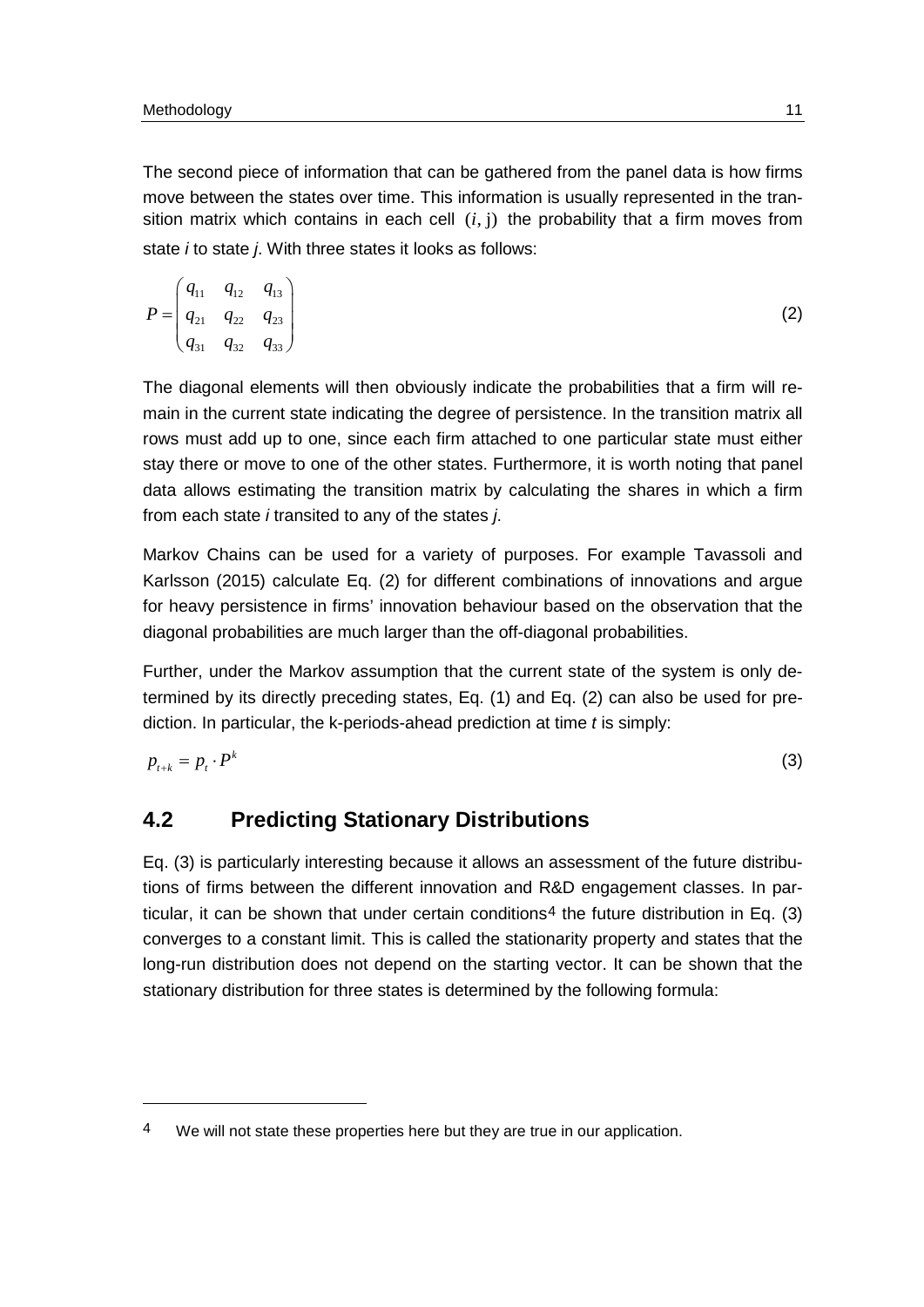$$
p = \begin{pmatrix} 1 \\ 1 \\ 1 \end{pmatrix} \begin{pmatrix} 1 & 0 & 0 \\ 0 & 1 & 0 \\ 0 & 0 & 1 \end{pmatrix} - \begin{pmatrix} q_{11} & q_{12} & q_{13} \\ q_{21} & q_{22} & q_{23} \\ q_{31} & q_{32} & q_{33} \end{pmatrix} \begin{pmatrix} 1 & 1 & 1 \\ 1 & 1 & 1 \\ 1 & 1 & 1 \end{pmatrix}^{-1}
$$
 (5)

 $\sim$   $\sim$   $-1$ 

In principle we use this formula in Section 5 when we calculate the stationary distributions to evaluate whether the innovation behaviour of German firms has changed over time. In particular, we will compare the stationary distributions implied in the before crisis period (2001-2007), in the crisis period (2008-2010) and the post crisis period (2011-2013)[.5](#page-15-1)

#### <span id="page-15-0"></span>**4.3 Firm-specific Transition Probabilities**

Our second aim is to assess whether small and medium-sized firms are responsible for the decline in the observed innovator and R&D-performer rates. Our third aim is to analyse whether the fact that a firm received public funding, was involved in innovation collaborations, or was financially restricted has any consequences on the decision to move in or out of innovation and R&D. To analyse these questions we have to allow the probabilities in Eq. (2) to depend on firm characteristics. A convenient functional form is the hazard rate specification also used in other survival models:

$$
q_{ij}(x_{hi}) = q_{ij}^b e^{x_{hi}\beta_{ij}} \tag{6}
$$

where *i* and *j* denote states as before, *h* indicates a firm, and *t* the time period.  $q_{ij}^b$  is a baseline hazard of moving from *i* to *j*, which is modified according to an exponential function that depends on firm characteristics  $x_{ht}$  and parameters  $\beta_{ii}$ . While maximization occurs over the baseline hazard and the parameter  $\beta_{ii}$ , it should be noted that the main interest is on the latter, since they indicate whether the actual transition probability for a firm with particular characteristics is below or above the baseline hazard. In Section 5 we will therefore report the hazard rate which represents the percentage increase or decline of the baseline hazard due to a marginal increase of the explanatory variables.

For all estimations we have used the msm-package for R, which was provided by Jackson (2011).

-

<span id="page-15-1"></span><sup>5</sup> As indicated, we have actually used estimates of the transition matrix that are based on size and sector controls. We evaluate the stationary distributions for the mean of the control variables. Since the means are calculated over the whole sample period, the results are more robust to changes in the sample composition than to use in unconditional models.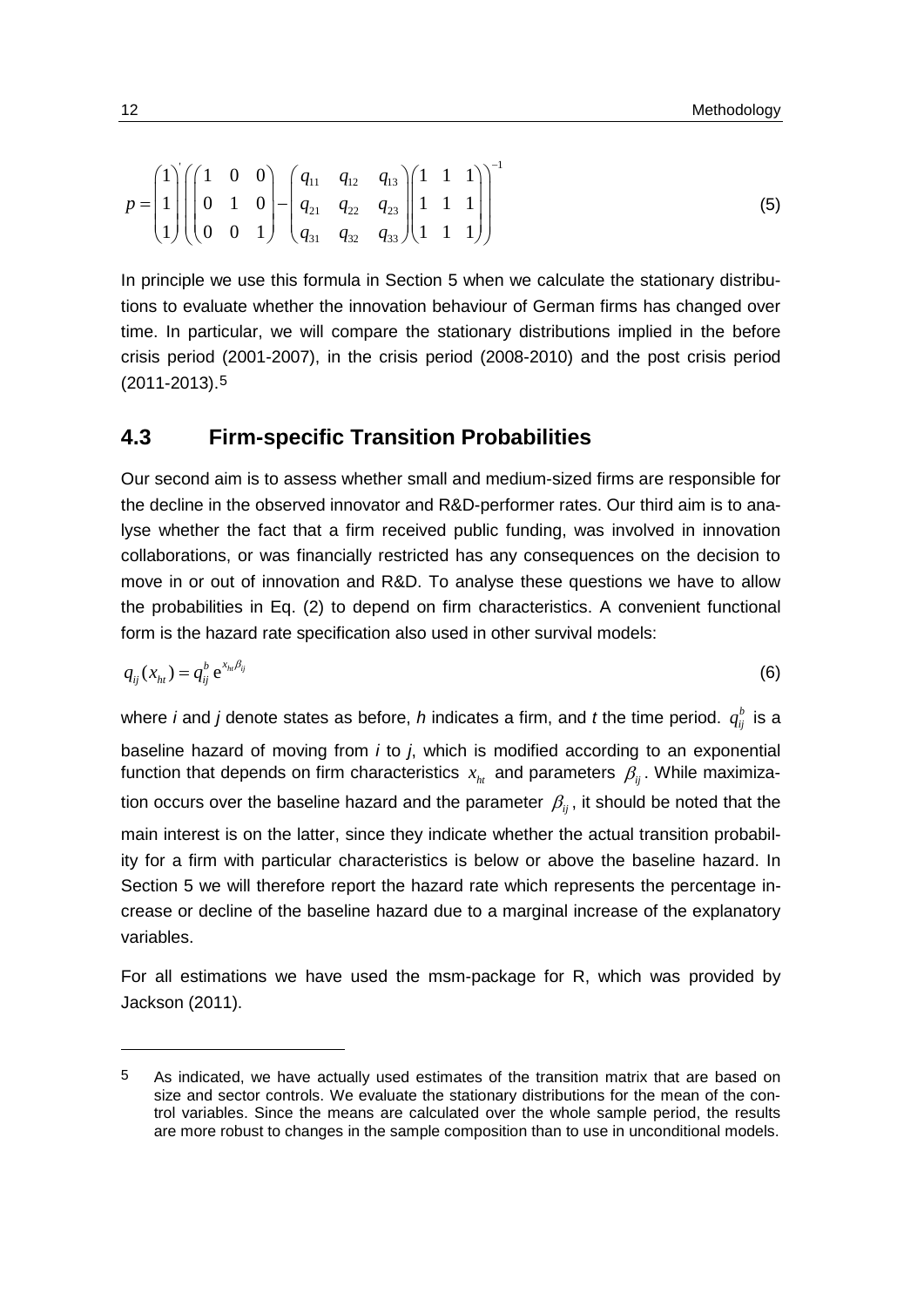$\overline{a}$ 

### <span id="page-16-0"></span>**4.4 Main Variables**

Markov Chains in its easiest form only need information on the state space and how units change between states. Thus the most important variables are those that define the state space. As indicated before, we use a variable for innovation input (conducting R&D activities) and innovation output (having introduced a product or process innovation).

As concerns the R&D variable, firms are asked to report whether they perform R&D on an occasional or on a continuous basis or whether they do not have in-house R&D activities. These three answers determine the three states that firms may move between. With respect to the innovation output there is information on whether firms have introduced no innovation years, whether they have introduced product innovations or whether they have introduced process innovations. We construct a three state variable from these answers, which is zero if the firm has not been an innovator. It is equal to 1, if the firm has introduced either product or process innovations, and equal to 2, if it has introduced product or process innovations simultaneously. This definition was chosen because the states 1, 2, and 3 can be thought of as reflecting increasing engagement in innovation and R&D, with 1 indicating no engagement, 2 indicating intermediate engagement, and 3 high engagement.

The second set of variables consists of those that are used to allow for firm-specific differences in the transition probabilities. In order to control for sector differences we use the OECD tech-level classification to differentiate between medium- high-tech sectors, medium-low-tech sectors, and services. We will refrain from interpreting these variables as they are merely treated as potential confounders. More interesting are the variables on the size of the firm as we have discussed that smaller firms might be more at the core of a potential reduction in the share of firms engaged in innovation and R&D. In order to investigate how the baseline hazard is affected by the size of the firm we include a dummy for small and medium sized companies (1-499 employees).[6](#page-16-1) The baseline category consists of firms with more than 500 employees. Finally we include a set of variables that is commonly discussed as promoters of innovation. One variable measures whether the firm received public support for R&D or innovation by any public funding body inside or outside Germany (state governments and federal government in Germany, EU, other national or international sources). The second is equal to 1 if the firm was active in innovation partnerships in order to analyse the importance of the

<span id="page-16-1"></span> $6$  We further differentiate between firms that have fewer than 50 employees, those that have between 50 and 249, and those that have between 250 and 499. Technically it would have been possible to include a continuous measure of size (e.g. number of employees) but this would have hidden any differences between the classes of the firm.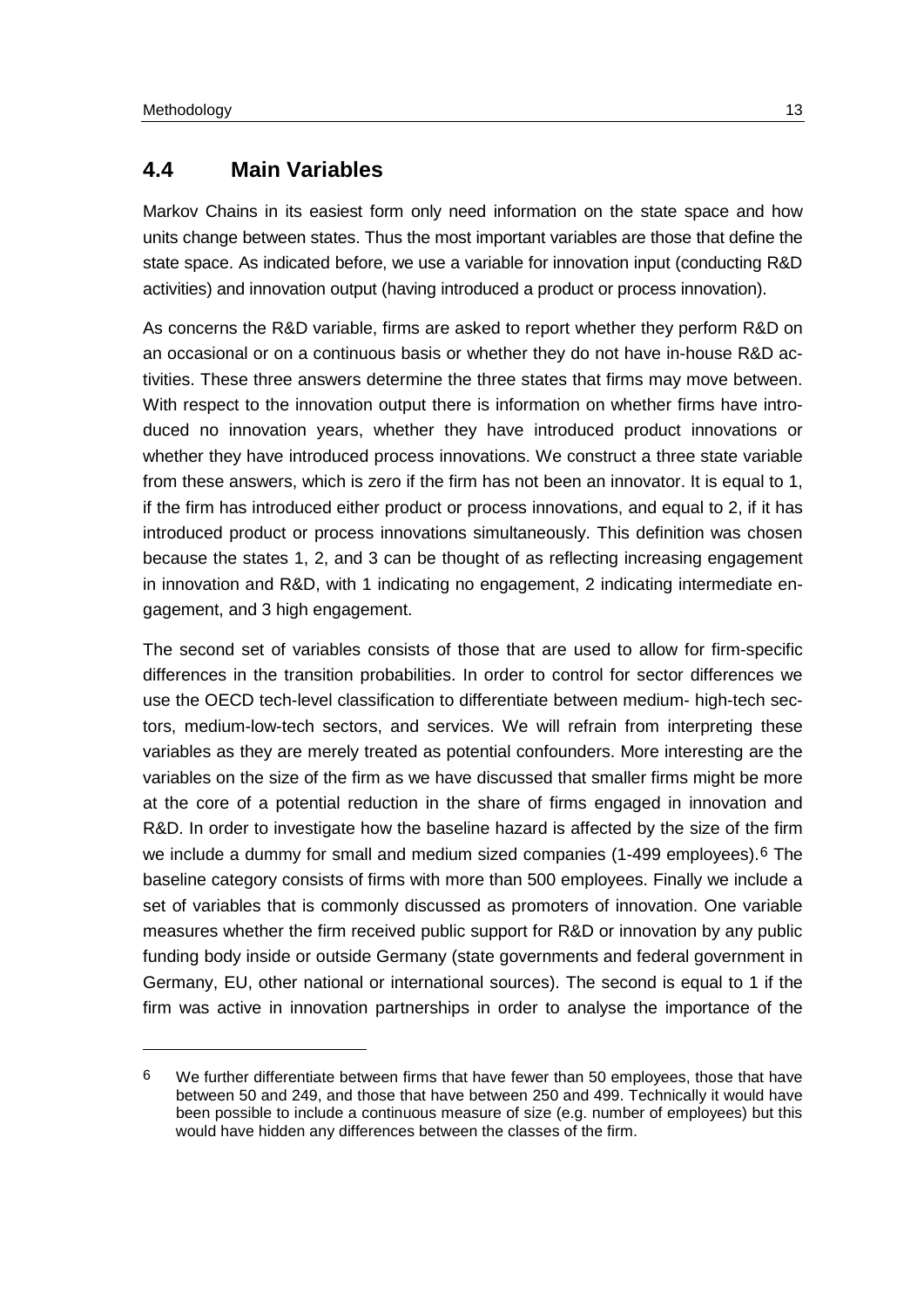social framing and bidirectional knowledge flows between firms. The third measure is a measure of the firm's financial strength. We use the credit rating index of Creditreform. The index is a continuous variable that takes the value of 1 for firms with the best rating and 4 with the lowest. Firms in the state of insolvency or bankruptcy get index values 5 or 6. We invert this measure in order to let larger values denote a better credit rating in order to facilitate interpretation of the coefficients.

## <span id="page-17-0"></span>**5 Results**

### <span id="page-17-1"></span>**5.1 Stationary Distributions of R&D and Innovation Activities**

Going beyond the descriptive accounts of the aggregated share of firms conducting innovation and R&D activities, in this section we are particularly interested in predicting the long-term evolution of distribution of the firms between the different innovation and R&D states in the long-run. This generalises the descriptive findings of the aggregate data (Section [3\)](#page-8-0) in one important respect. In particular, investigating actual shares only gives information on the contemporary distribution. Analysing stationary distributions implied by actual transition rates gives information on the long-run distribution. Thus the analysis becomes forward-looking.

We intend to show that the transition matrices in earlier sub-periods of the dataset implied stationary distributions with higher innovation and R&D engagement than in later periods. To this end we subdivide our dataset into a pre-crisis period ranging from 2001-2007, a crisis-period from 2008-2010 and a post-crisis period from 2011 to 2013. Differentiating between a crisis and post-crisis period is primarily done to ensure that the declining trends are not only driven by the short-term transitory shock of the economic crisis in 2008-2010. Instead by showing that the trends also extend to the period 2011-2013 characterised by a positive economic climate, we intend to demonstrate that the concentration trend is permanent and unlikely to be a pure business cycle effect. The results can be found in [Figure 2.](#page-18-0)

Looking at the left panel we observe a clear pattern, which can be described by a continuous increase in the share of non-R&D active firms over the three periods, a slightly decreasing share of firms that occasionally conduct R&D, and a strongly contracting share of firms that continuously do so. This effect is not negligible. While the stationary share of continuous R&D performers was still about 28% in 2001-2007, this share drops to 19% in 2011-2013. This corresponds to a relative decline of almost one third. As concerns occasional R&D the drop is more modest (from 15% to slightly below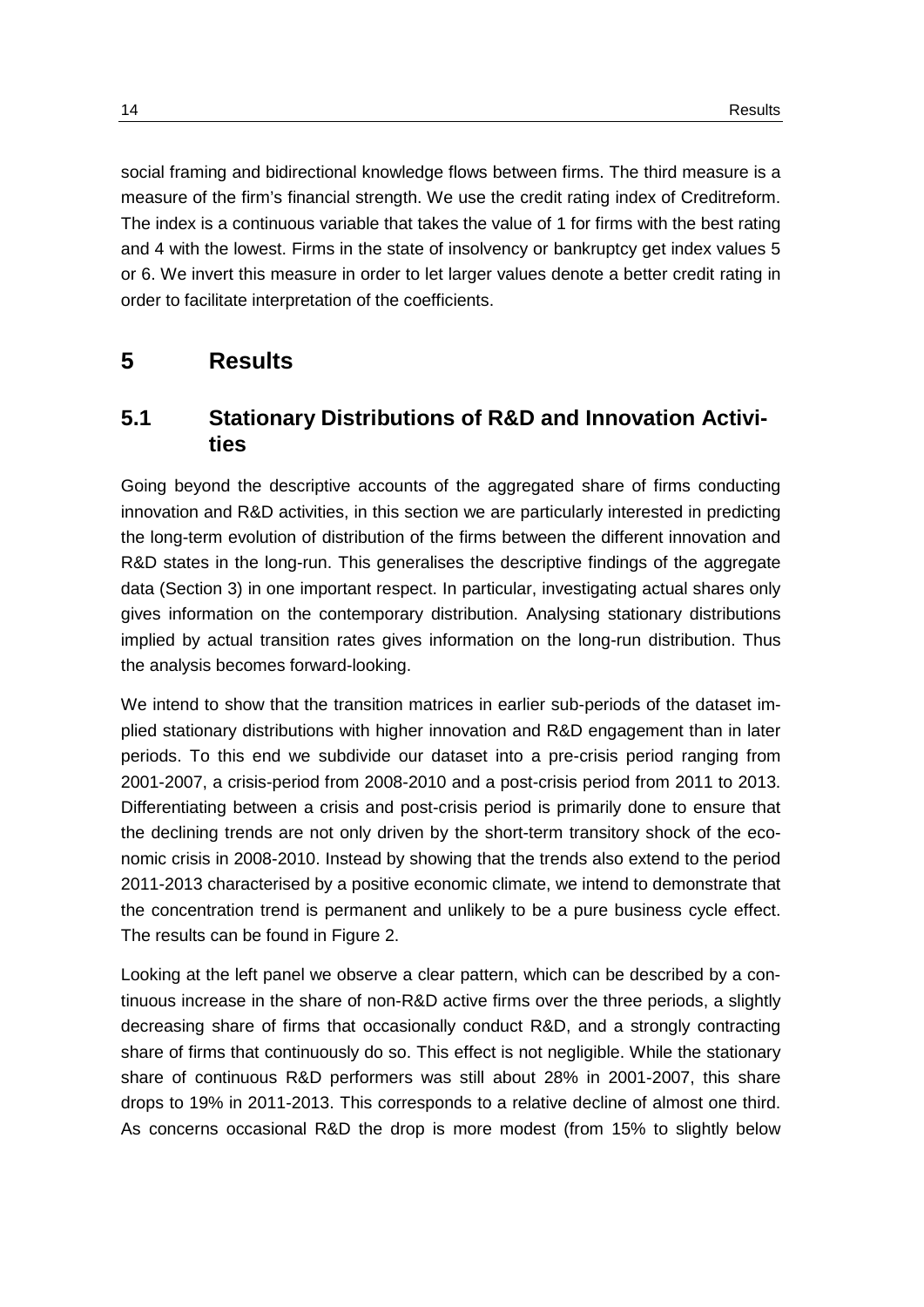14%). Because each firm must be in exactly one state, corresponding to the reduction of the shares of R&D active firms we observe an increase of the non-R&D active firms from 57% in the pre-crisis period to 67% in the post-crisis period.

A point of great concern is that these changes cannot easily be interpreted as a crisisinduced pro-cyclical phenomenon because instead of returning to the pre-crisis distribution also in the period 2011-2013 (a period of economic prosperity in Germany) the negative trends seem to amplify even after the crisis.

<span id="page-18-0"></span>



The results for introducing product and process innovations are similar, albeit a little bit less drastic. The share of simultaneous product and process innovators drops from 15% to 10%, which again corresponds to a 33% relative decrease. The share of product or process innovators stays with about 18% roughly constant, while the noninnovators increase from 67% to 72%. In one important respect these results differ from changes in the stationary R&D distributions. In particular, while the negative trend intensified for R&D, there seems to be a slight trend back towards the pre-crisis values for innovation participation at least for the stationary shares of non-innovating firms and product or process innovators.

In summary, we make two important observations. First, firms in Germany retract both in terms of innovativeness and in terms of R&D participation. This corroborates the findings from aggregate descriptive accounts also in a setting where a number of control variables (e.g. sector composition or size) are included. Thus, there is evidence against the argument that changing industry structures or firm growth of particularly innovative firms can completely explain the concentration trends. Second, given that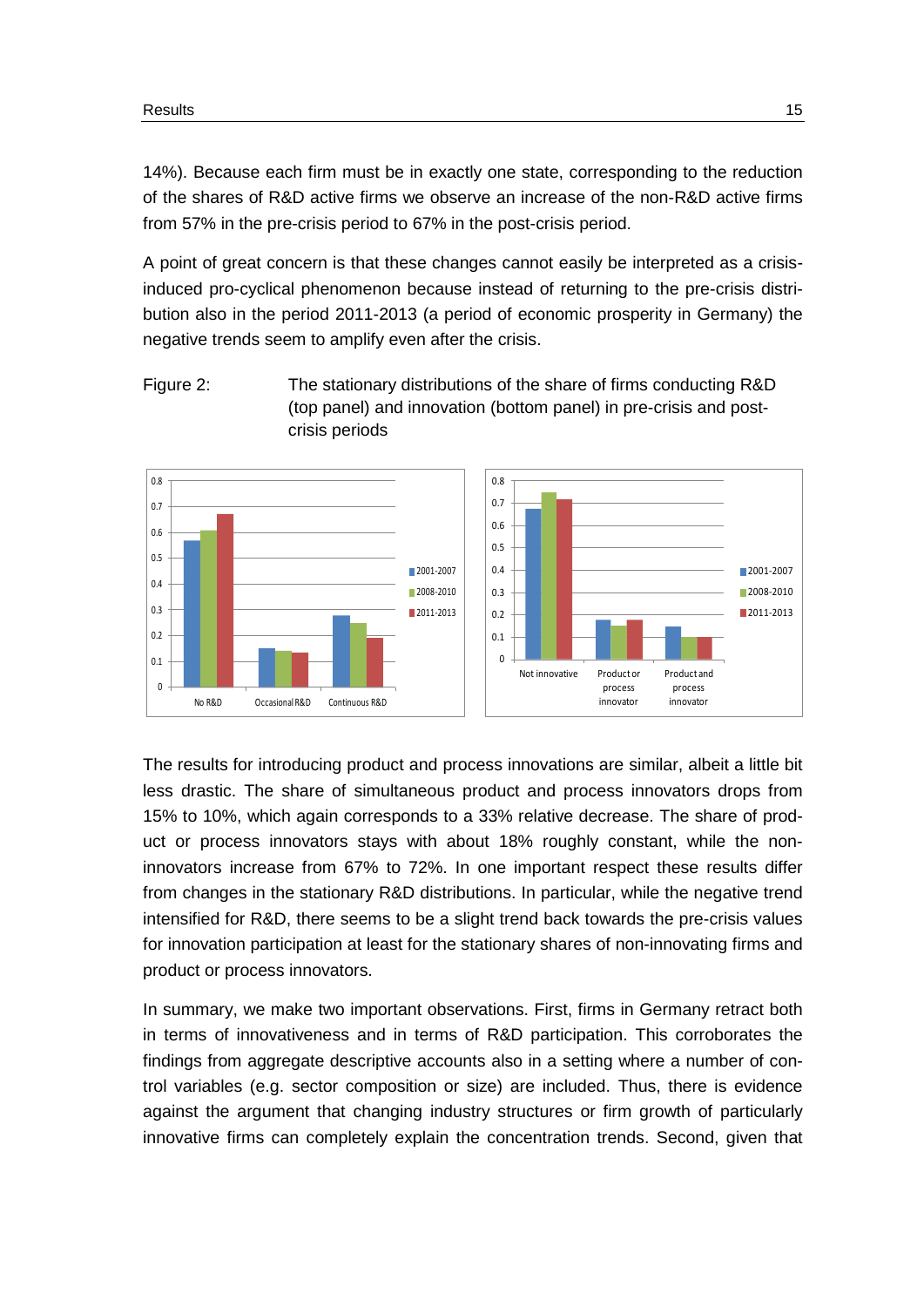both for R&D and innovation the trends are not reversed after the crisis – there is even intensification for R&D – the transience of these trends can be doubted implying that business cycle events are unlikely to be the main cause. This suggests that a change in the behaviour of firms than a change in the composition of the sample has occurred driving these observations. In the following, we analyse whether small firms have contributed to this trend in particular. After that we analyse whether there are conceivable policy measures to mitigate the decline in the share of R&D and innovation performing firms.

### <span id="page-19-0"></span>**5.2 Changing Transition Probabilities and Their Relation to Firm Size**

The aggregate figures on innovation expenditures suggest that there is a strong concentration on large firms, implying that the declining trend in innovation and R&D engagement is driven by smaller rather than larger firms. We intend to corroborate this view by controlling for confounding factors such as those resulting from changes in sector compositions or growth dynamics of particularly innovative firms.

We start by considering baseline models. These models analyse whether and how the dynamics between the innovation (non-innovating, product or process innovator, product and process innovator) and R&D states (non R&D active, occasional R&D, continuous R&D) are different for firms in differing size groups. The results can be found in [Table 3.](#page-20-0)[7](#page-19-1)

-

<span id="page-19-1"></span><sup>7</sup> The coefficients represent hazard rates, indicating how a variable affects the likelihood of any particular state change as compared to the baseline hazard. For example, the coefficient of 0.5209 for the SME (1-499) variable as concerns the entry S1S2 should be interpreted that an SME with 1-499 employees is 47.91% (=100-52.09) less likely to move from non-R&D-active to occasional R&D activities as compared to the baseline of large firms (500+ employees).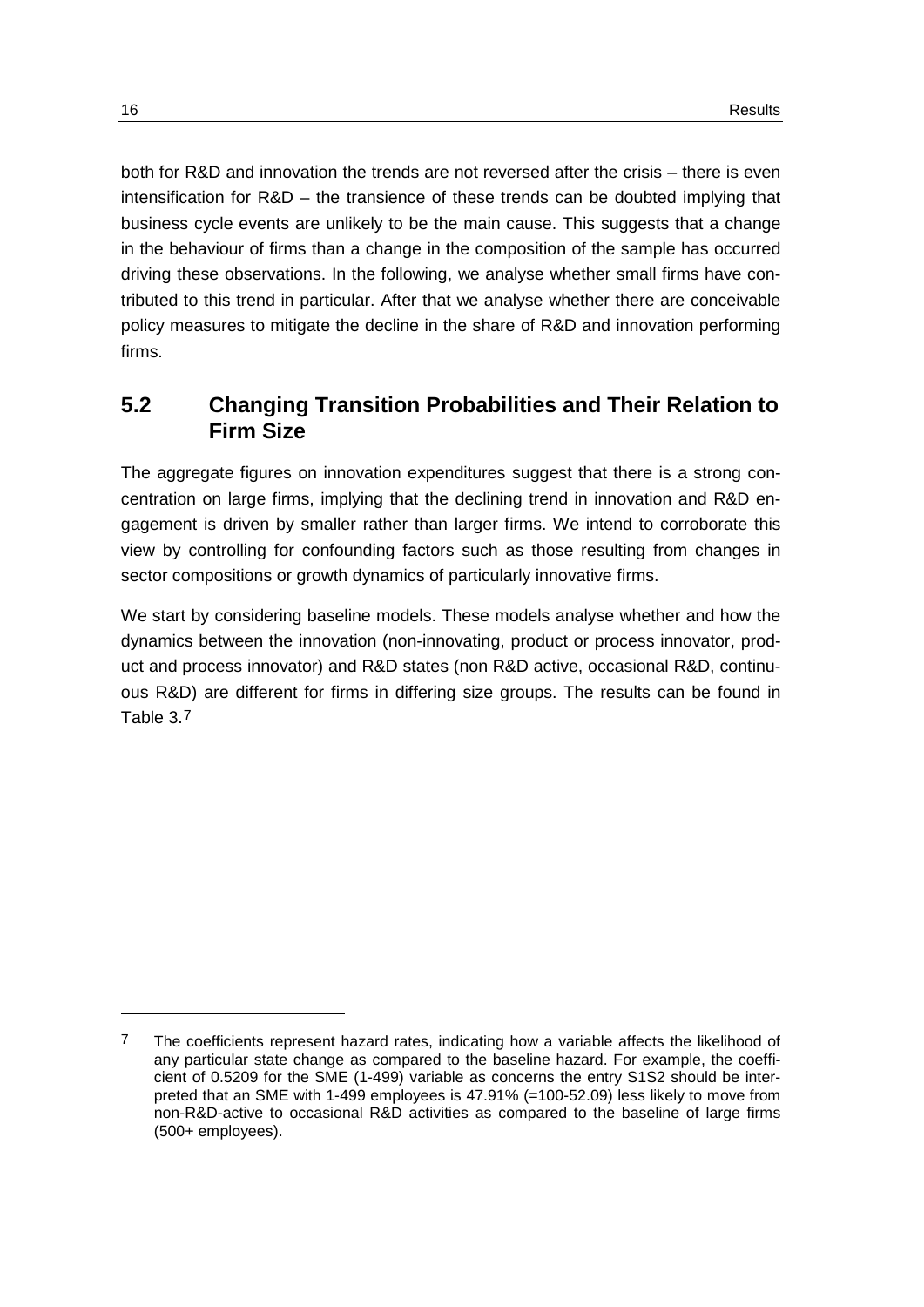|                     | R&D<br>hazard rate | <i>Innovation</i><br>hazard rate | R&D          | <i>Innovation</i><br>hazard rate |
|---------------------|--------------------|----------------------------------|--------------|----------------------------------|
|                     |                    |                                  | hazard rate  |                                  |
| SME (1-499)         |                    |                                  |              |                                  |
| SIS2                | $0.5209$ ***       | $0.5934$ ***                     |              |                                  |
| S2S1                | $0.8952**$         | 1.4354 ***                       |              |                                  |
| S2S3                | $0.7519$ ***       | $0.7873$ ***                     |              |                                  |
| S3S2                | 2.2793 ***         | 2.4985 ***                       |              |                                  |
| SME (1-50)          |                    |                                  |              |                                  |
| S1S2                |                    |                                  | $0.3841$ *** | $0.5474$ ***                     |
| S2S1                |                    |                                  | $0.8062$ **  | $1.8210$ ***                     |
| S2S3                |                    |                                  | $0.6928$ *** | $0.7311$ ***                     |
| S3S2                |                    |                                  | 3.3195 ***   | $3.7000$ ***                     |
| SME (50-249)        |                    |                                  |              |                                  |
| SIS2                |                    |                                  | $0.5422$ *** | $0.7444$ ***                     |
| S2S1                |                    |                                  | $0.8252$ **  | $1.6027$ ***                     |
| S2S3                |                    |                                  | 0.9189       | $0.8492$ ***                     |
| S3S2                |                    |                                  | $3.1651$ *** | 3.1299 ***                       |
| SME (250-499)       |                    |                                  |              |                                  |
| SIS2                |                    |                                  | $0.7184$ *** | 0.9439                           |
| S2SI                |                    |                                  | 0.8906       | 1.4532 ***                       |
| S2S3                |                    |                                  | $1.2001$ **  | 0.9483                           |
| S3S2                |                    |                                  | 2.5214 ***   | 2.3449 ***                       |
| MML (500-1000)      |                    |                                  |              |                                  |
| <i>S1S2</i>         |                    |                                  | $0.7457$ *** | 1.0702                           |
| S2S1                |                    |                                  | 0.8407       | $1.3628$ ***                     |
| S2S3                |                    |                                  | 1.1266       | 1.0188                           |
| S3S2                |                    |                                  | 1.8689 ***   | $1.8166$ ***                     |
| Med. high-tec man.  |                    |                                  |              |                                  |
| SIS2                | $2.1267$ ***       | 1.7893 ***                       | $2.1352$ *** | $1.7671$ ***                     |
| S2S1                | $0.6169$ ***       | $0.5753$ ***                     | $0.6244$ *** | $0.5910$ ***                     |
| S2S3                | 1.0505             | 1.0084                           | 1.0457       | 0.9957                           |
| S3S2                | $0.4997$ ***       | $0.7066$ ***                     | $0.5306$ *** | $0.7442$ ***                     |
| Med. low-tech. man. |                    |                                  |              |                                  |
| S1S2                | 1.3279 ***         | $1.2451$ ***                     | $1.3521$ *** | $1.2479$ ***                     |
| S2S1                | $0.7272$ ***       | $0.9146$ ***                     | $0.7375$ *** | $0.9405$ **                      |
| S2S3                | $0.8863$ ***       | 1.0298                           | $0.9022$ *** | 1.0288                           |
| S3S2                | 0.9723             | $0.9053$ ***                     | 1.0669       | 0.9580                           |
| N                   | 126891             | 183774                           | 126891       | 183774                           |
| $\mathbf T$         | 13                 | 13                               | 13           | 13                               |
| LR-test             | 80108.63 ***       | 10015.46 ***                     | 80792.82 *** | 10996.39 ***                     |

#### <span id="page-20-0"></span>Table 3: Transitions probabilities as function of firm size

What we see is that SMEs are approximately 37% less likely to become occasional R&D performers if they had not performed R&D before. However, they appear somewhat less likely (about 10%) to fall back to no R&D activities, if they were occasional R&D performers. Thus, on the lower ranks of R&D activities smaller firms appear to switch states less often. Given, in any case, that the hazard rate for staying non-R&D active (0.52) is much smaller than the hazard rate for falling back to no R&D activities (0.89), the net dynamics will contribute to a higher likelihood to end up as non-R&D performing in the long run. Additionally, they are 25% less likely to develop continuous R&D activities and are 127% more likely to abandon continuous R&D in favour of occasional R&D. Comparable results can be found for innovation. SMEs are less likely to move upward and more likely to move downward both with respect to state changes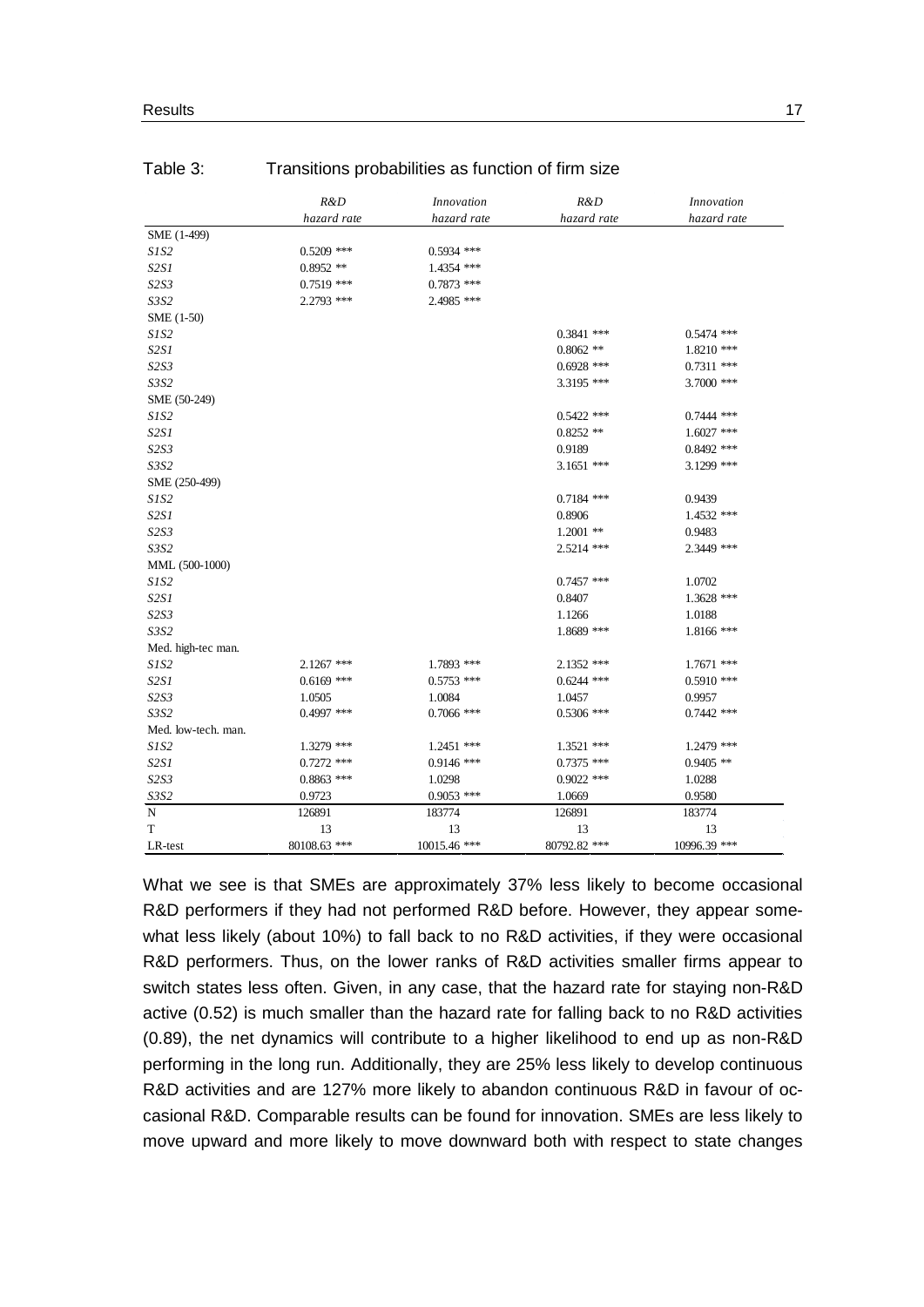from no innovation to product or process and from product or process to product and process innovations. The hazard rates indicate that also here the effects are quite sizeable in particular with respect to the risk of falling back from very broad innovation activities (increase of almost 150% as compared to large firms).

To probe this result we subdivide the SME dummy into the groups 1-49 employees, 50- 249 employees, and 250-499 employees. We also allow an additional dummy for medium to medium-large companies (500-999 employees) which are of particular importance to the German economy. Basically these findings corroborate the results showing that although the patterns are strongest for the smallest firms and gradually become weaker as firm size increases, they do not die out completely for any of the groups. Thus, even for the group of firms with 500-999 employees we can still determine patterns that hint at an increase in the risk of falling back to lower and lower chances to moving to higher categories.

This finding is interesting in itself because it reveals the dynamics that explain a concentration of R&D and innovation activities on large firms. However, it does not explain that this concentration is increasing. For this we have to show that those patterns became more pronounced over time. This is done in [Table 4,](#page-22-0) where we allow hazard rates for the corresponding SME dummy to differ by time period. Following the distinction pre-crisis, crisis, and post-crisis-period (see [Figure 2\)](#page-18-0), we analyse this using two comparisons. In the first, we include a time dummy for the compound crisis and postcrisis period 2008-2013 and in the second we include a dummy for the post-crisis period only. In either case, if the hypothesis is correct that the decline in the share of firms performing innovation and R&D is due to a changing behaviour of SMEs, the interaction of the SME variable with these dummies should indicate an excess decrease (values smaller 1) in the hazards to move to broader innovation or more continuous R&D and an excess increase (values larger 1) in the risk of falling to lower categories.

In particular for R&D, this pattern can be clearly found for both time periods and, in line with [Figure 2,](#page-18-0) is it particularly strong for the period 2011-2013. Firms are less likely to move to higher occasional R&D if they were not R&D active, and they are more likely to fall back. They are also significantly less likely to perform R&D continuously. A similar, though less pronounced pattern is observable for the compound crisis-post-crisis period. The only difference is that the likelihood to move upward to become an occasional R&D performer does not significantly differ.

As concerns innovation, the patterns are in terms of direction of the coefficients relatively stable over time. Firms in both periods experience an increased hazard to fall back to lower categories. This holds both for state changes from product and process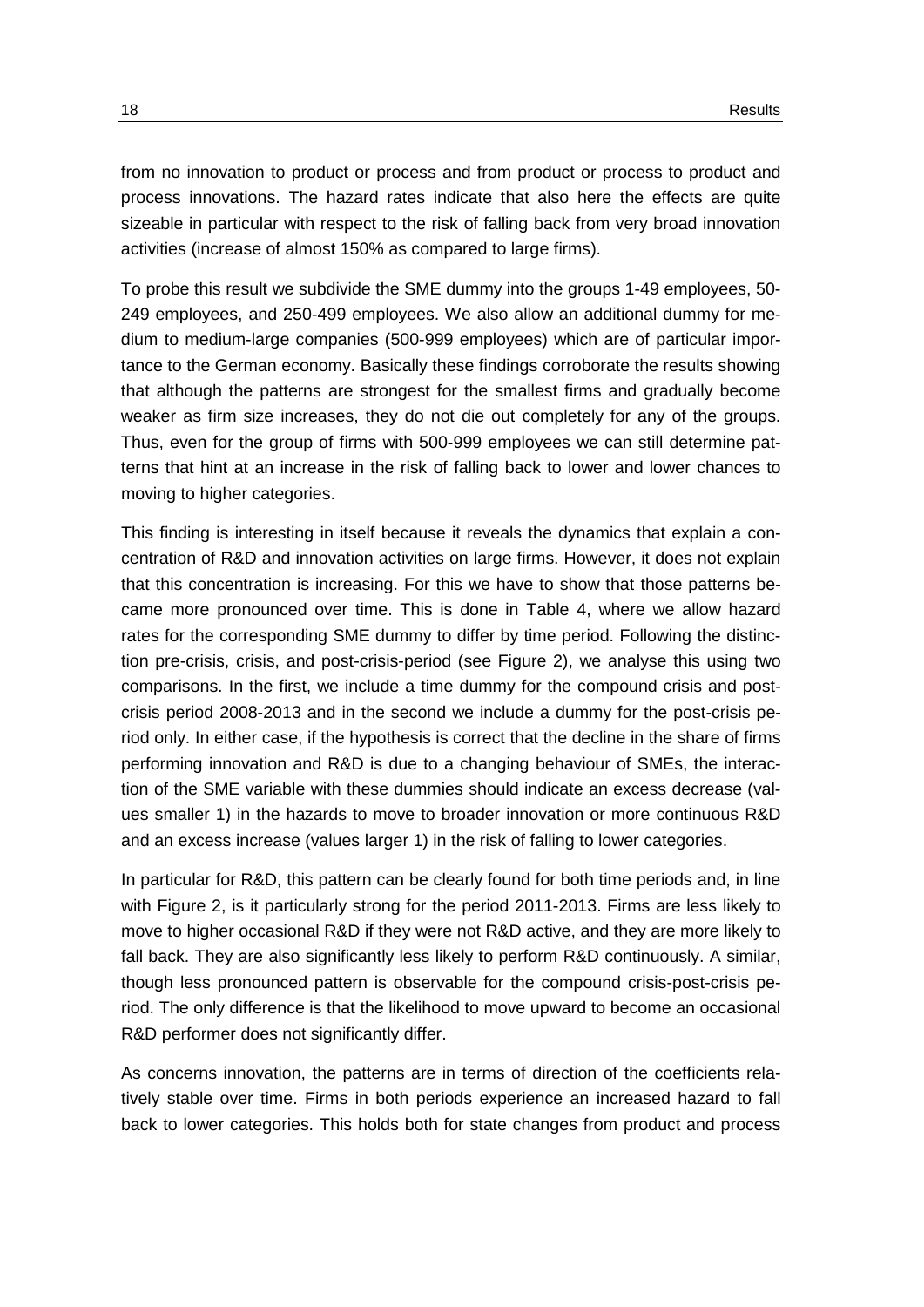innovations to product or process innovations as well as from product or process innovations to not innovating. However, there appears to be some tendency that firms in both periods became more likely to move from no to product or process innovations (though not from product or process to product and process innovations). The net effect of the dynamics, nonetheless, is negative because the increase in the chance to move from no to product or process innovations was much smaller (13.55% in 2008- 2013 and 31.68% in 2012-2013) than the increase in the hazard to fall back to no innovations (28.14% in 2008-2013 and 65.00% in 2011-2013). Thus, in either case, the dynamics in both periods will result in lower shares of firms performing R&D and innovation.

In summary, there is evidence of a change in the behaviour of SMEs towards less (broad) innovation and less (continuous) R&D taking place in the observation period.

|                     | R&D          | Innovation   | R&D          | <i>Innovation</i> |
|---------------------|--------------|--------------|--------------|-------------------|
|                     | hazard rate  | hazard rate  | hazard rate  | hazard rate       |
| SME (1-499)         |              |              |              |                   |
| SIS2                | $0.5087$ *** | $0.5559$ *** | $0.5252$ *** | $0.5780$ ***      |
| S2S1                | $0.8254$ *** | 1.2688 ***   | $0.8840$ *** | $1.3649$ ***      |
| S2S3                | $0.7863$ *** | $0.8190$ *** | $0.7632$ *** | $0.7833$ ***      |
| S3S2                | 2.2984 ***   | 2.3844 ***   | $2.2793$ *** | $2.4175$ ***      |
| SME (1-499)*Y08-13  |              |              |              |                   |
| SIS2                | 1.0315       | 1.1355 ***   |              |                   |
| S2S1                | $1.1578$ *** | $1.2815$ *** |              |                   |
| S2S3                | $0.9151$ *** | $0.9146$ *** |              |                   |
| S3S2                | 0.9943       | $1.1122$ *** |              |                   |
| SME (1-499)*Y11-13  |              |              |              |                   |
| SIS2                |              |              | $0.8633$ *** | $1.3168$ ***      |
| S2S1                |              |              | $1.1264$ *** | $1.6500$ ***      |
| S2S3                |              |              | $0.8488$ *** | 1.0090            |
| S3S2                |              |              | $1.0335$ *** | $1.4561$ ***      |
| Med.-high-tec man.  |              |              |              |                   |
| SIS2                | $2.1224$ *** | $1.7813$ *** | $2.1242$ *** | 1.7887 ***        |
| S2S1                | $0.6155$ *** | $0.5735$ *** | $0.6174$ *** | $0.5759$ ***      |
| S2S3                | 1.0536       | 1.0084       | 1.0511       | 1.0104            |
| S3S2                | $0.5001$ *** | $0.7046$ *** | $0.5001$ *** | $0.7083$ ***      |
| Med. low-tech. Man. |              |              |              |                   |
| SIS2                | 1.3278 ***   | 1.2436 ***   | 1.3292 ***   | $1.2465$ ***      |
| S2S1                | $0.7271$ *** | $0.9149$ *** | $0.7292$ *** | $0.9196$ ***      |
| S2S3                | $0.8894$ *** | 1.0316       | $0.8867$ *** | 1.0331            |
| S3S2                | 0.9744       | $0.9074$ *** | 0.9741       | $0.9131$ ***      |
| N                   | 144891       | 183774       | 144891       | 183774            |
| T                   | 13           | 13           | 13           | 13                |
| LR-test             | 80158.86 *** | 10266.82 *** | 80160.09 *** | 10389.48 ***      |

#### <span id="page-22-0"></span>Table 4: Break points in the transition probabilities

Finally, we consider whether there are any angles for policy to mitigate these negative trends. We have argued in Section [2](#page-6-0) that the subsidiaries for innovation and R&D can serve this purpose. We have also posited that two major restraining factors are financial restrictions and a lack of internal competences which could be compensated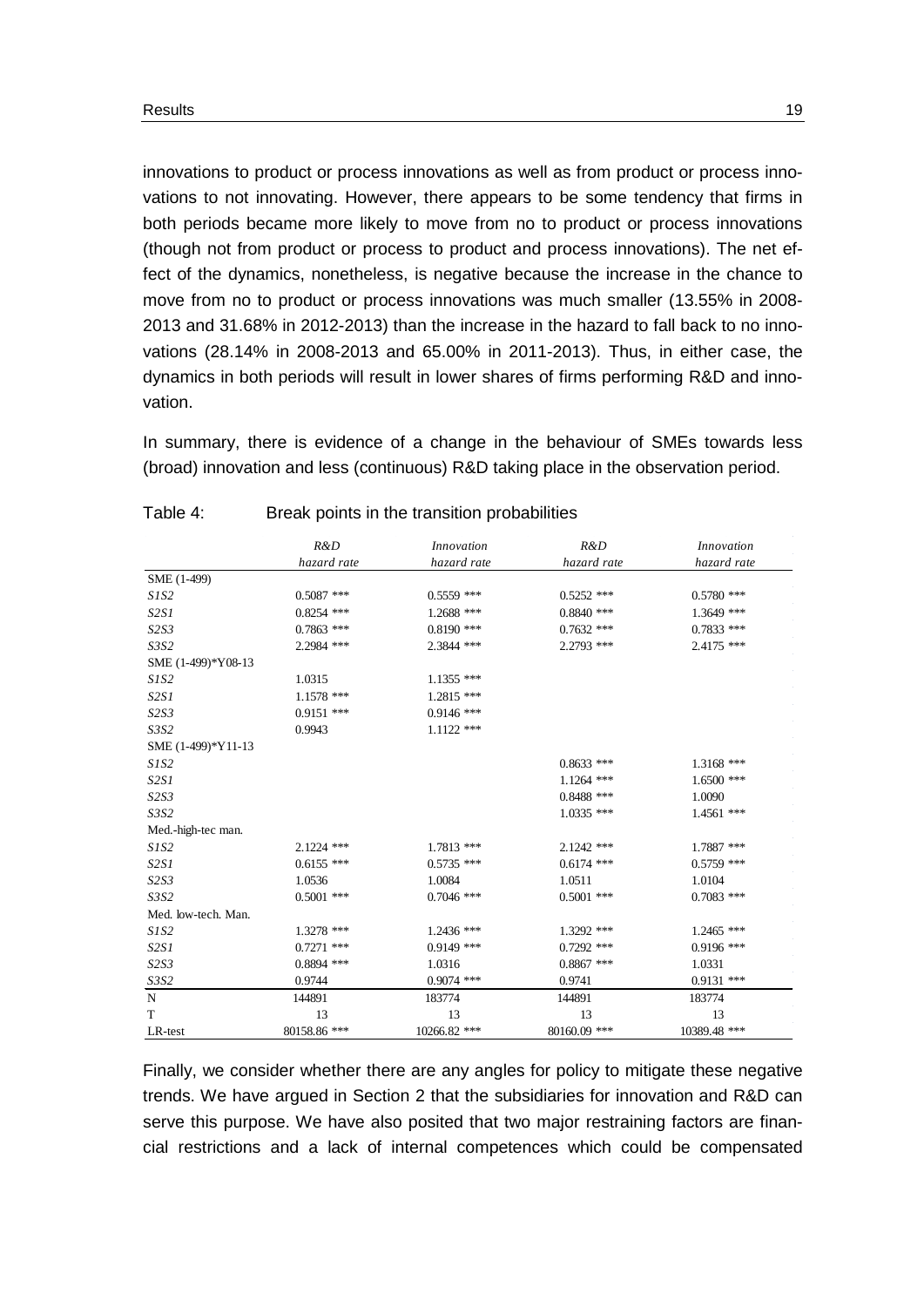through innovation cooperation. Because in particular, in program support both shortcomings can potentially be addressed e.g. through cooperation requirements or through additional credit support, we treat these variables as potential angles for policy.

We summarise the results for R&D in [Table 5,](#page-23-0) where we first treat each variable in a separate model and then analyse them jointly as a robustness check. The results for subsidies and innovation cooperation are quite consistent. Both increase the likelihood to move to occasional R&D (with a 197% increase for cooperation) and they reduce the risk of falling back to lower levels (e.g. 67% lower risk of falling back from continuous to occasional R&D for cooperation and 46% for to subsidies). Some effects also emerge for financial strength as measured by a credit rating index. This works, however, also for the top end of the R&D activities, while it does not seem to affect the decision to be either non R&D-active vs. occasional R&D performer.

|                         | R&D           | R&D           | R&D          | R&D           |
|-------------------------|---------------|---------------|--------------|---------------|
|                         | harzard rate  | harzard rate  | harzard rate | harzard rate  |
| SME (1-499)             |               |               |              |               |
| S1S2                    | $0.5688$ ***  | $0.6591$ ***  | $0.5259$ *** | $0.6541$ ***  |
| S2SI                    | 1.0187        | $0.8868*$     | 0.9022       | 0.9217        |
| S2S3                    | $0.7266$ ***  | $0.7617$ ***  | $0.7645$ *** | $0.7394$ ***  |
| S3S2                    | $2.2790$ ***  | $1.9420$ ***  | $2.1893$ *** | $1.9030$ ***  |
| Subsidies received      |               |               |              |               |
| <i>S1S2</i>             | 1.4524 ***    |               |              | $1.1198$ ***  |
| S2SI                    | $0.6828$ ***  |               |              | $0.7668$ ***  |
| S2S3                    | 0.9833        |               |              | 1.0064        |
| S3S2                    | $0.5395$ ***  |               |              | $0.6581$ ***  |
| Innovation cooperations |               |               |              |               |
| S1S2                    |               | 2.9734 ***    |              | 2.7704 ***    |
| S2SI                    |               | $0.5831$ ***  |              | $0.7112$ ***  |
| S2S3                    |               | 0.9391        |              | $0.8476$ ***  |
| S3S2                    |               | $0.3281$ ***  |              | $0.4560$ ***  |
| Credit rating           |               |               |              |               |
| S1S2                    |               |               | 0.9630       | 0.8864        |
| S2SI                    |               |               | 0.9275       | $0.8368$ **   |
| S2S3                    |               |               | $1.1873$ **  | 1.0709        |
| S3S2                    |               |               | $0.7131$ *** | $0.6486$ ***  |
| Med. high-tech. man.    |               |               |              |               |
| S1S2                    | 1.9238 ***    | 1.9845 ***    | 2.1259 ***   | 1.8894 ***    |
| S2SI                    | $0.6235$ ***  | $0.6494$ ***  | $0.6166$ *** | $0.6448$ ***  |
| S2S3                    | $0.9038*$     | 0.9977        | 1.0635       | 0.9106        |
| S3S2                    | $0.4481$ ***  | $0.4856$ ***  | $0.5091$ *** | $0.4699$ ***  |
| Med. low-tech. man.     |               |               |              |               |
| S1S2                    | 1.2752 ***    | $1.2718$ ***  | $1.3243$ *** | $1.2661$ ***  |
| S2SI                    | $0.7114$ ***  | $0.6807$ ***  | $0.7286$ *** | $0.7032$ ***  |
| S2S3                    | $0.7466$ ***  | $0.8126$ ***  | $0.8962$ *** | $0.7431$ ***  |
| S3S2                    | $0.7374$ ***  | $0.8273$ ***  | 0.9885       | $0.7266$ ***  |
| N                       | 100152        | 109906        | 125962       | 98071         |
| T                       | 13            | 13            | 13           | 13            |
| LR test                 | 116006.80 *** | 105354.80 *** | 81035.66 *** | 119480.90 *** |

<span id="page-23-0"></span>Table 5: Firm characteristics affecting the transition probabilities (R&D)

If we consider these variables simultaneously, effects are largely corroborated with some notable differences. First, the effect of public subsidies is somewhat attenuated, though still significant. This is most likely due to the fact that subsidies in Germany put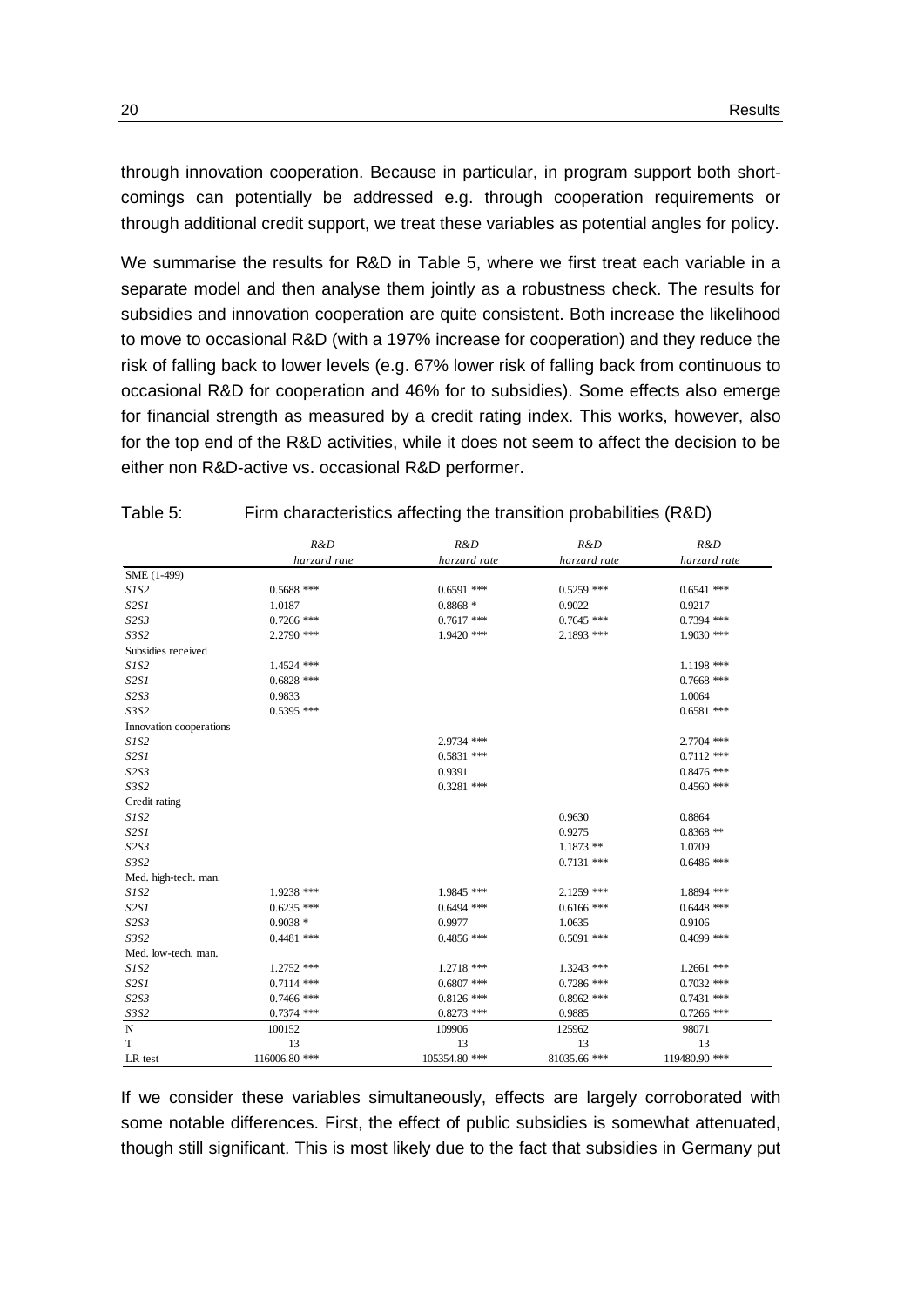great emphasis on cooperative project applications. This means that some of the predictive power of the subsidies actually pertained to the implied increase in cooperative propensity. Second, although the cooperation variable largely behaves as before, a somewhat puzzling effect emerges indicating a lower likelihood to move from occasional to continuous R&D. It is unclear whether this resembles something structural as concerns cooperation and R&D, or whether this is simply due to multicollinearity between subsidies and the cooperation variable. Third, in this model the effect of better credit ratings seems mainly in reducing the chances of discontinuing R&D at any level of activity. In any case, it shows that also financial constraints play a role for the dynamics of R&D activities.

|                         | Innovation   | <i>Innovation</i> | Innovation   | <i>Innovation</i> |
|-------------------------|--------------|-------------------|--------------|-------------------|
|                         | hazard rate  | hazard rate       | hazard rate  | hazard rate       |
| SME (1-499)             |              |                   |              |                   |
| SIS2                    | $0.6142$ *** | $0.6712$ ***      | $0.5480$ *** | $0.6276$ ***      |
| S2SI                    | $1.3820$ *** | 1.2588 ***        | 1.3285 ***   | 1.1879 ***        |
| S2S3                    | $0.7774$ *** | $0.8014$ ***      | $0.8108$ *** | $0.8165$ ***      |
| S3S2                    | $2.5450$ *** | $2.3027$ ***      | 2.4425 ***   | 2.2678 ***        |
| Subsidies received      |              |                   |              |                   |
| SIS2                    | 1.5535 ***   |                   |              | $1.2564$ ***      |
| S2SI                    | $0.7171$ *** |                   |              | $0.8243$ ***      |
| S2S3                    | 1.0292       |                   |              | 0.9774            |
| S3S2                    | $0.7736$ *** |                   |              | $0.8479$ ***      |
| Innovation cooperations |              |                   |              |                   |
| S1S2                    |              | 2.2914 ***        |              | 1.8278 ***        |
| S2S1                    |              | $0.5005$ ***      |              | $0.5841$ ***      |
| S2S3                    |              | $1.0872$ ***      |              | 1.0075            |
| S3S2                    |              | $0.5776$ ***      |              | $0.6092$ ***      |
| Credit rating           |              |                   |              |                   |
| SIS2                    |              |                   | 1.0736       | 1.1594 ***        |
| S2S1                    |              |                   | $0.9207$ *   | $0.9340*$         |
| S2S3                    |              |                   | 1.0908       | 1.0448            |
| S3S2                    |              |                   | $0.7966$ **  | $0.7539$ ***      |
| Med. high-tech. man.    |              |                   |              |                   |
| S1S2                    | $1.6240$ *** | 1.5976 ***        | 1.8410 ***   | 1.5711 ***        |
| S2SI                    | $0.6560$ *** | $0.6406$ ***      | $0.5880$ *** | $0.6975$ ***      |
| S2S3                    | 0.9418       | 0.9857            | 1.0299       | 0.9373            |
| S3S2                    | $0.7028$ *** | $0.7424$ ***      | $0.7212$ *** | $0.7318$ ***      |
| Med. low-tech. man.     |              |                   |              |                   |
| SIS2                    | $1.2180$ *** | $1.2285$ ***      | $1.2729$ *** | $1.2338$ ***      |
| S2S1                    | $0.8974$ *** | $0.8855$ ***      | $0.9295$ *** | $0.9141$ ***      |
| S2S3                    | 1.0178       | 1.0291            | 1.0527       | 1.0444            |
| S3S2                    | $0.8999$ *** | $0.8925$ ***      | $0.9157$ *** | $0.9031$ ***      |
| $_{\rm N}$              | 145338       | 157999            | 149200       | 116761            |
| $\mathbf T$             | 13           | 13                | 13           | 13                |
| LR-test                 | 61347.99 *** | 44937.60 ***      | 28782.43 *** | 77627.45 ***      |

#### <span id="page-24-0"></span>Table 6: Firm characteristics affecting the transition probabilities (innovation)

When turning to innovation [\(Table 6\)](#page-24-0) we observe a roughly consistent measure for all three variables. In terms of direction, no differences appear for subsidies, which increase the likelihood of moving upward to occasional R&D and reduce the risks of fal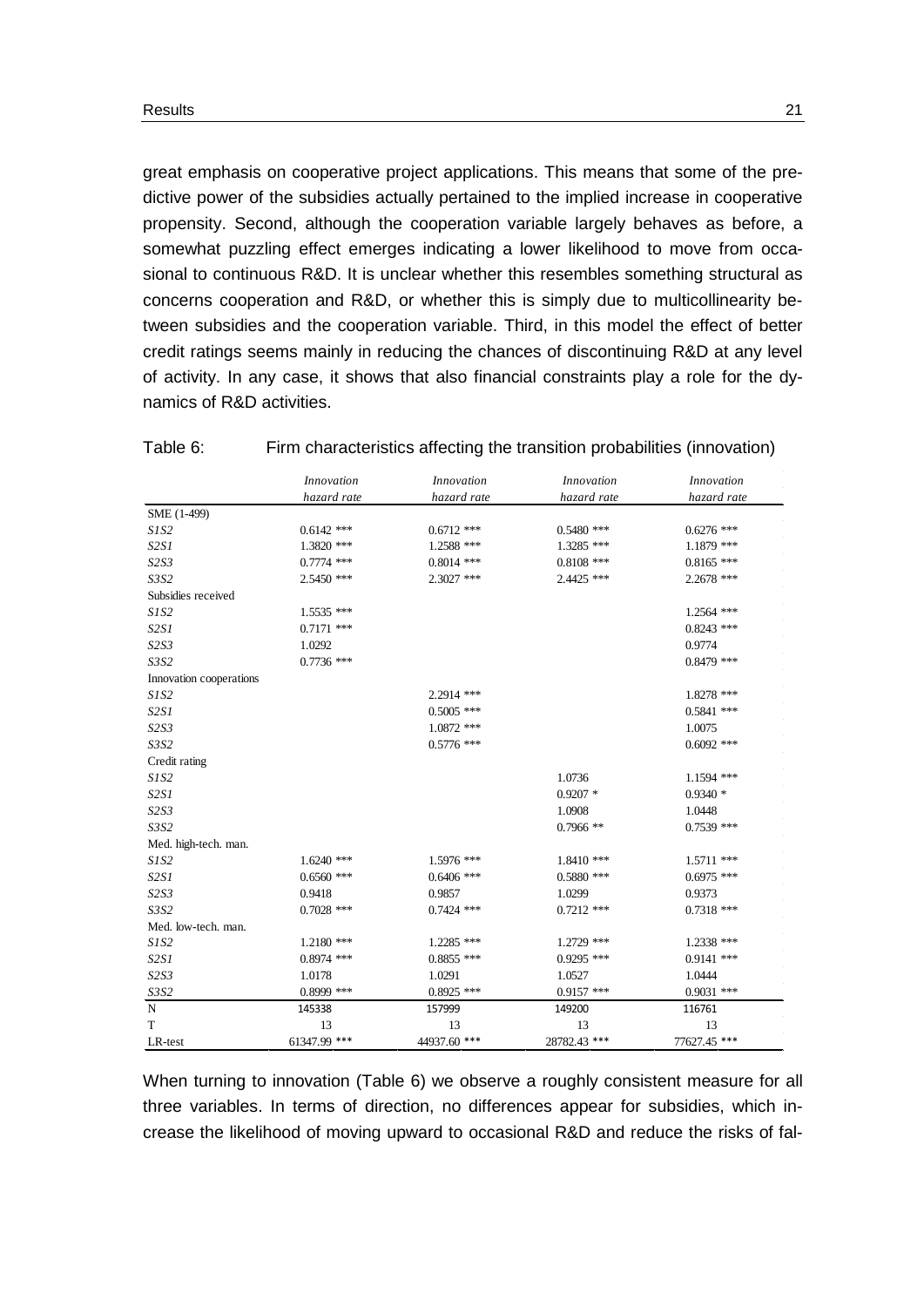ling back to lower categories. Also here cooperation seems to very effective, which additionally increases the chances of moving upward to continuous R&D strategy. Positive effects can also be discerned for the credit rating. If considered simultaneously, the results remain robust. The only effect that disappears is the increase in the likelihood of becoming a simultaneous product and process innovator as implied by collaboration activities.

### <span id="page-25-0"></span>**6 Conclusion**

Persistence is a major characteristic of innovation and R&D processes in firms. This can result from path-dependent learning, sunk costs, or strategic commitment. However, despite the general feature of persistence descriptive accounts of level and distribution of innovation expenditures have demonstrated a strong concentration on large firms. SMEs seem to have retracted from innovation and R&D to some degree. In this paper we took these descriptive phenomena as the starting point and analysed these trends in a multivariate Markov Chain modelling approach. Our results indeed confirm the descriptive statistics and show that even after controlling for firm potentially confounding changes in the sector composition or innovation-induced growth processes the share of non-innovation/R&D-active firms have considerably increased. Likewise, the stationary distributions indicate that the share of continuous R&D performers and the share of simultaneous product and process innovators decreased by about a third in the study period from 2001 to 2013. We also showed that these trends are permanent changes rather than transitory shocks induced by the economic crisis in 2008/09. This is particularly problematic because persistence in innovation strategies suggests that a firm's decision to move out of innovation and R&D cannot be easily undone. This is because of the cumulative nature of innovation processes. In particular, firms discontinuing innovation and R&D tend to loose the capabilities associated with these activities. Thus, even if the retraction from innovation activities may in the short run save costs, in the longer term established market positions will erode, if firms to not continuously improve their products and production processes. While this may be a long and drawn-out process, the greatest danger is that firms may not find it easy to restart their innovation activities, because they lack the necessary competences (Dosi 1996). Thus, there is a danger that firms withdrawing from innovation experience that their established positions gradually wither while they are unable to perform renewal processes that could counteract these trends.

Beyond the corroboration of the descriptive findings, we also provided evidence that this concentration trend is the result of the retraction of mainly smaller firms. While Germany is often hailed for its highly innovative SME sector, this suggests that the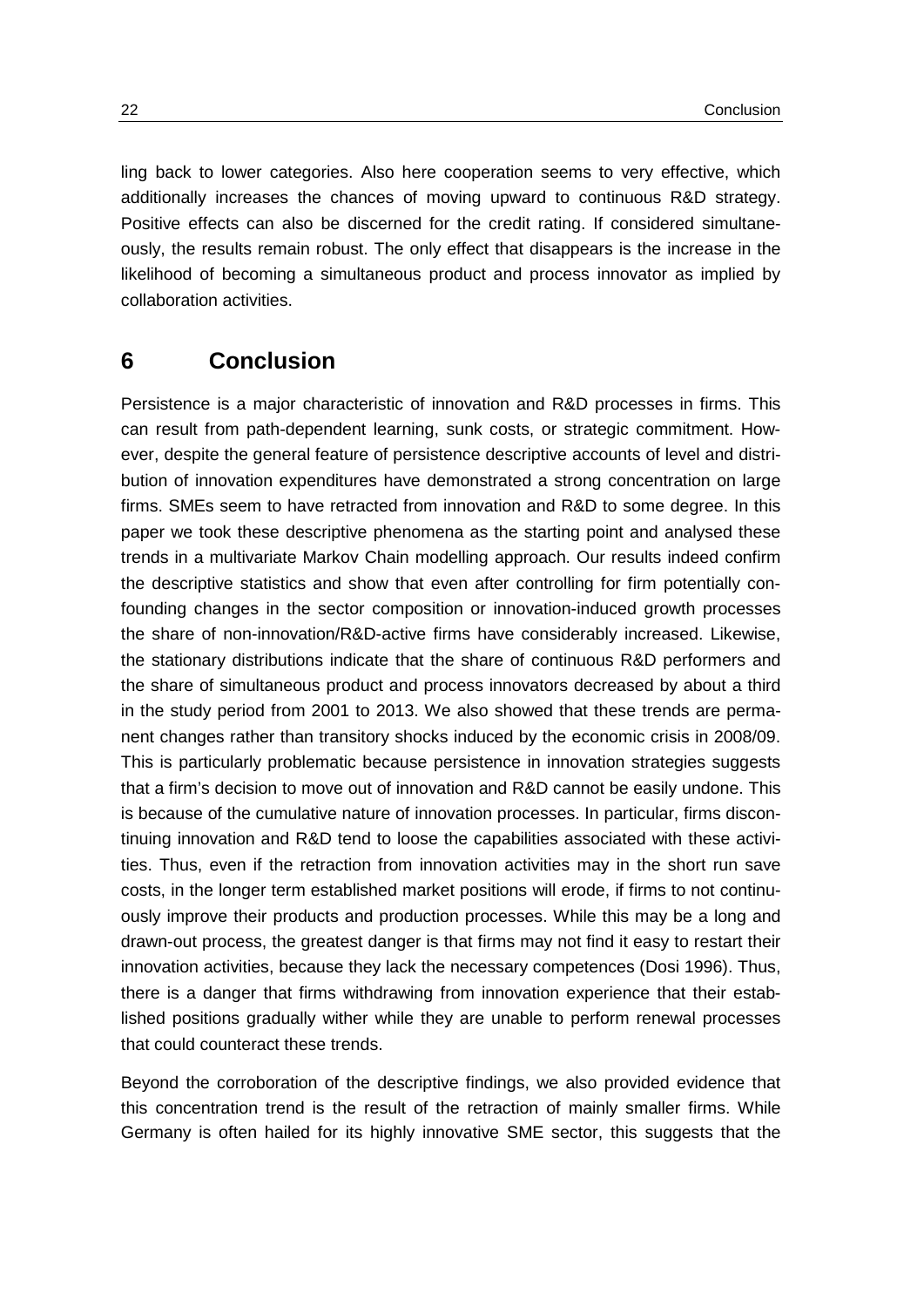German innovation system is gradually loosing one of its most important pillars. This can in the long-run bear considerable systemic risks not only for the smaller firms themselves but also for the larger ones. In particular, several authors have highlighted the existence of complementarity between small and large firms in innovation (Nooteboom 1999; Tether 1998; Belderbos et al. 2006; Nooteboom 2009) that often results from a greater organizational flexibility and flat hierarchies in smaller firms (Baier et al. 2013). In particular, in high-tech sectors large firms "outsource" parts of their innovation activities to innovation alliances with smaller firms which experience a lower degree of organizational rigidity (Ciborra 1991). However, if such innovation active SMEs become increasingly scarce, the potentials using the organizational complementarities in innovation vanish.

A further problem of the concentration is related to the hazard of Germany developing an industrial monoculture dominated by a few large firms. More precisely, if only a limited number of firms mainly located in some key sectors (automobiles, chemistry, and machine construction) remain, there is a risk that the sector composition in Germany will shift even more towards these selected sectors. This is because the effect of innovation is one of creating an asymmetry by making some firms more competitive than others (Dosi 1988). The more competitive firms will then grow at the expense of other firms. On the sector level this will imply a shift of resources to sectors with higher levels of innovativeness (Andries et al. 2015). While the reallocation of resources towards more productive uses is certainly desirable, the fact that only a limited number of firms are driving this trend, this implies an increasing dependence on few firms and sectors. As a consequence the German economy runs a risk of becoming much more vulnerable to aggregate technology or demand side shocks that affect firms in a certain sector in a similar way. In this respect, the ongoing concentration processes may in the longer term considerably reduce the resilience of the German economy to crises and business cycles.

Thus from a policy perspective, there is therefore a strong need to take measures against the concentration of innovation and R&D activities on larger firm. Our results showed that several firm characteristics considerably moderate the decisions to move in or out of innovation and R&D. We have found that public subsidies, innovation cooperation, and better financial positions tend to be associated with lower risks of falling back to lower levels of innovation and R&D engagement while they increase the chances that firms increase their innovation and R&D engagement. As concerns public subsidies this emphasises the effectiveness of the existing project support in Germany to keep firms committed to innovation and R&D activities. Indeed, there is considerable potential to increase state support still, as Germany is among the countries with the lowest shares of state-funded enterprise R&D. More specifically, in 2012 this share was slightly above 4% in Germany, while it was almost 8% in France and the UK and more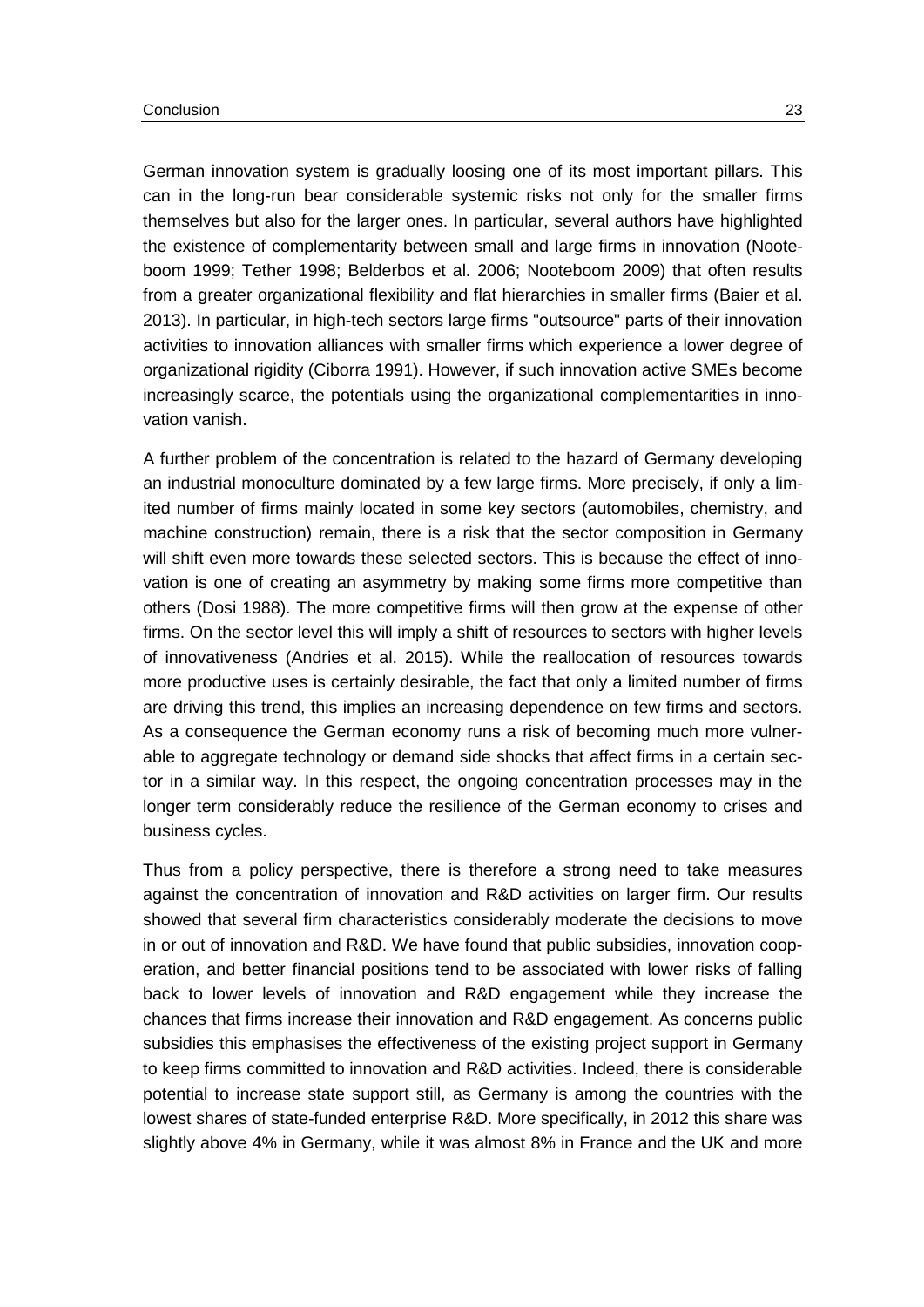than 10% in the US. Even Italy, heavily hit by the financial crisis, ranked much higher with about 7% (Deutsche Telekomstiftung 2014). The beneficial effects of innovation cooperation and higher financing capabilities give an indication of the mechanisms through which the public innovation and R&D support works. In specific, it is commonly argued that project support has at least two beneficial effects. First, it allocates financial resources to firms and therefore increases the internal financing capabilities. It may also serve as a signal to external financing institutions and therefore may facilitate access to debt financing or the capital markets. Second, innovation project support is regularly organised in cooperative projects, which is a further contribution factor to staying committed to innovation processes. This may result both from knowledge complementarities between the partners (Harrigan 1988; Parkhe 1993; Schubert 2015) or from stable institutionalised frameworks for innovation projects (Rammer et al. 2013). Accordingly, Rammer et al. (2013) provide empirical evidence that up to 40% of the total effect of public support may be attributable to the fact that these programs require collaborative projects.

While this underlines the general benefits of subsidizing collaborative innovation projects, Rammer et al. (2013) also emphasise that a selection process in public innovation support tends to disadvantage outsiders and newcomers. Accordingly, Peters (2009) provides evidence that innovation subsidies tend to become persistent in creating funding careers. Having received funding in the past tends to causally increase the chances of receiving further funding. A concentration of funds on firms with proven track records of successful projects may statically be efficient because the expected output is maximised. At the same time it ostracises firms with little or no funding experience. However, if the goal is to increase the share of innovators or R&D performers, then such an allocation is likely to be problematic, because it does little to support innovation newcomers. Thus, there is a need to find support schemes that are tailored towards firms with little prior innovation and R&D engagement. Rather than the maximizing outputs per funding volume in the short run, the justification would be to enlarge the base of innovation active firms in the economy. Schemes that could contribute to this objective could be implemented in several ways. One alternative is to create project support schemes that are open only to innovation newcomers. A second alternative are unconditional tax subsidies for R&D and innovation. Comprehensive empirical evidence from different countries and time periods has shown that these tax credits can be effective in raising R&D expenditures (Hall 1993; Bloom et al. 2002; Czarnitzki et al. 2011).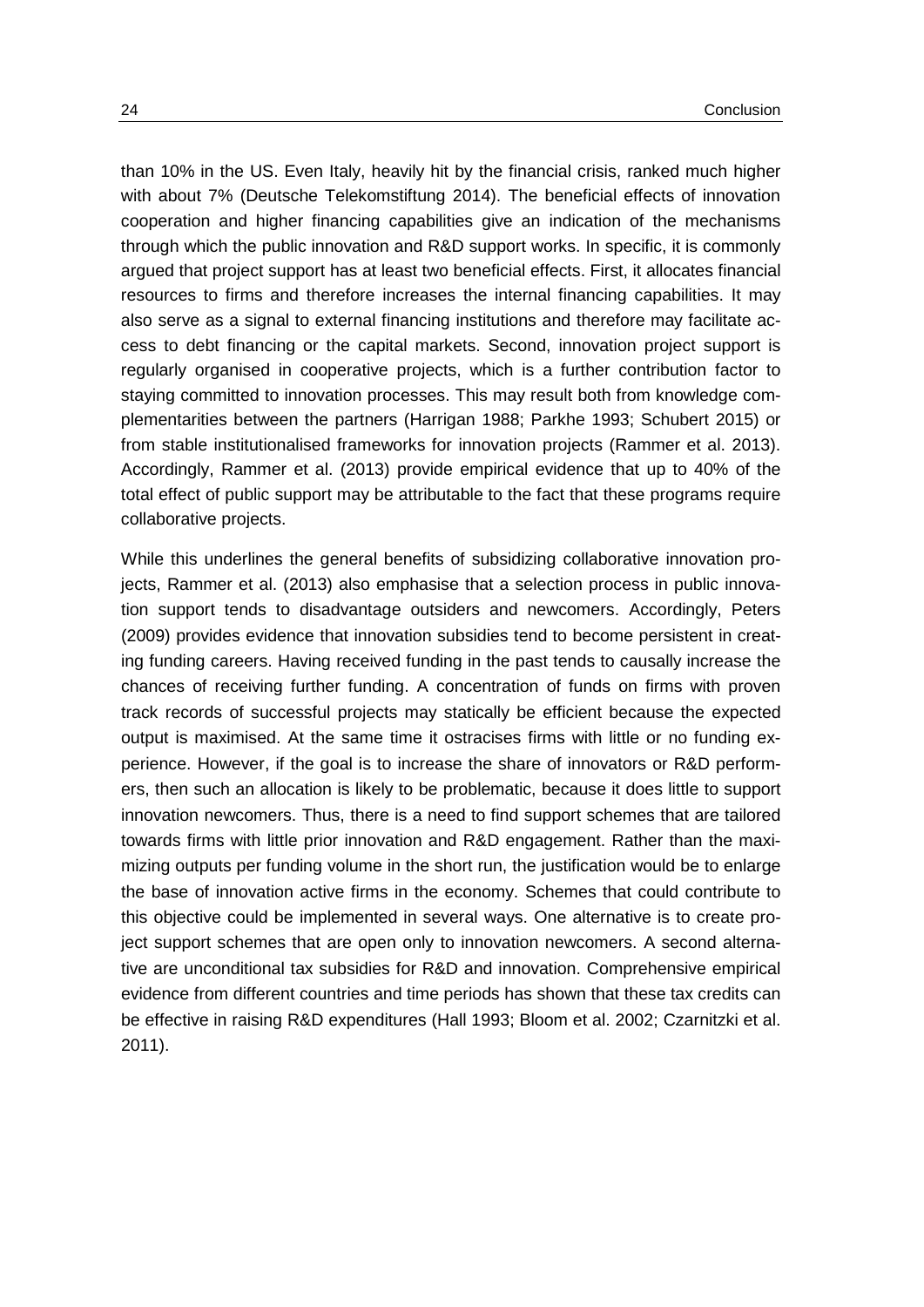### <span id="page-28-0"></span>**References**

- Alfranca, O., Rama, R., Tunzelmann, N. von (2002): A patent analysis of global food and beverage firms: the persistence of innovation, *Agribusiness,* 18, 349–368. Doi: 10.1002/agr.10021.
- Andries, P., Hoskens, M., Janger, J., Rammer, C., Schubert, T. (2015): *The New EU 2020 Innovation Indicator: A Step Forward in Measuring Innovation Output?* Concordi Conference, Sevilla.
- Antonelli, C., Crespi, F., Scellato, G. (2012): Inside innovation persistence: new evidence from Italian micro-data, *Structural Change and Economic Dynamics,* 23, 341–353. [Doi:10.1016/j.strueco.2012.03.002.](http://dx.doi.org/10.1016/j.strueco.2012.03.002)
- Antonelli, C., Crespi, F., Scellato, G. (2013): Internal and external factors in innovation persistence, *Economics of Innovation and New Technology,* 22, 256–280. Doi: 10.1080/10438599.2012.708135
- Aschhoff, B., Baier, E., Crass, D., Hud, M., Hünermund, P., Köhler, C., Peters, B., Rammer, C., Schricke, E., Schubert, T., Schwiebacher, F. (2013): *Innovation in Germany – Results of the German CIS 2006 to 2010*, ZEW Documentation 13- 01, Mannheim.
- Baier, E., Rammer, C., Schubert, T. (2015): The impact of captive innovation offshoring on the effectiveness of organizational adaptation, *Journal of International Management,* 21, 150–165. [Doi:10.1016/j.intman.2015.03.002.](http://dx.doi.org/10.1016/j.intman.2015.03.002)
- Baraldi, A.L., Cantabene, C., Perani, G. (2013): *Reverse Causality in the R&D–Patents Relationship: An Interpretation of the Innovation Persistence*, mimeo, University of Naples.
- [Belderbos,](https://scholar.google.de/citations?user=fDJf2m4AAAAJ&hl=de&oi=sra) R., Carree, M., [Lokshin,](https://scholar.google.de/citations?user=tOQtOMoAAAAJ&hl=de&oi=sra) B. (2006): [Complementarity in R&D cooperation](http://link.springer.com/article/10.1007/s11151-006-9102-z)  [strategies,](http://link.springer.com/article/10.1007/s11151-006-9102-z) *Review of Industrial Organization,* 28, 401–426. Doi: 10.1007/s11151- 006-9102-z.
- Bloom, N., Griffith, R., Reenen, J. van (2002): Do R&D tax credits work? Evidence from a panel of countries 1979-1997, *Journal of Public Economics,* 85, 1–31. Doi: [10.1016/S0047-2727\(01\)00086-X.](http://dx.doi.org/10.1016/S0047-2727%2801%2900086-X)
- Bottazzi, G., Dosi, G., Rocchetti, G. (2001): Modes of knowledge accumulation, entry regimes and patterns of industrial evolution, *Industrial and Corporate Change,* 10, 609–638. Doi: 10.1093/icc/10.3.609.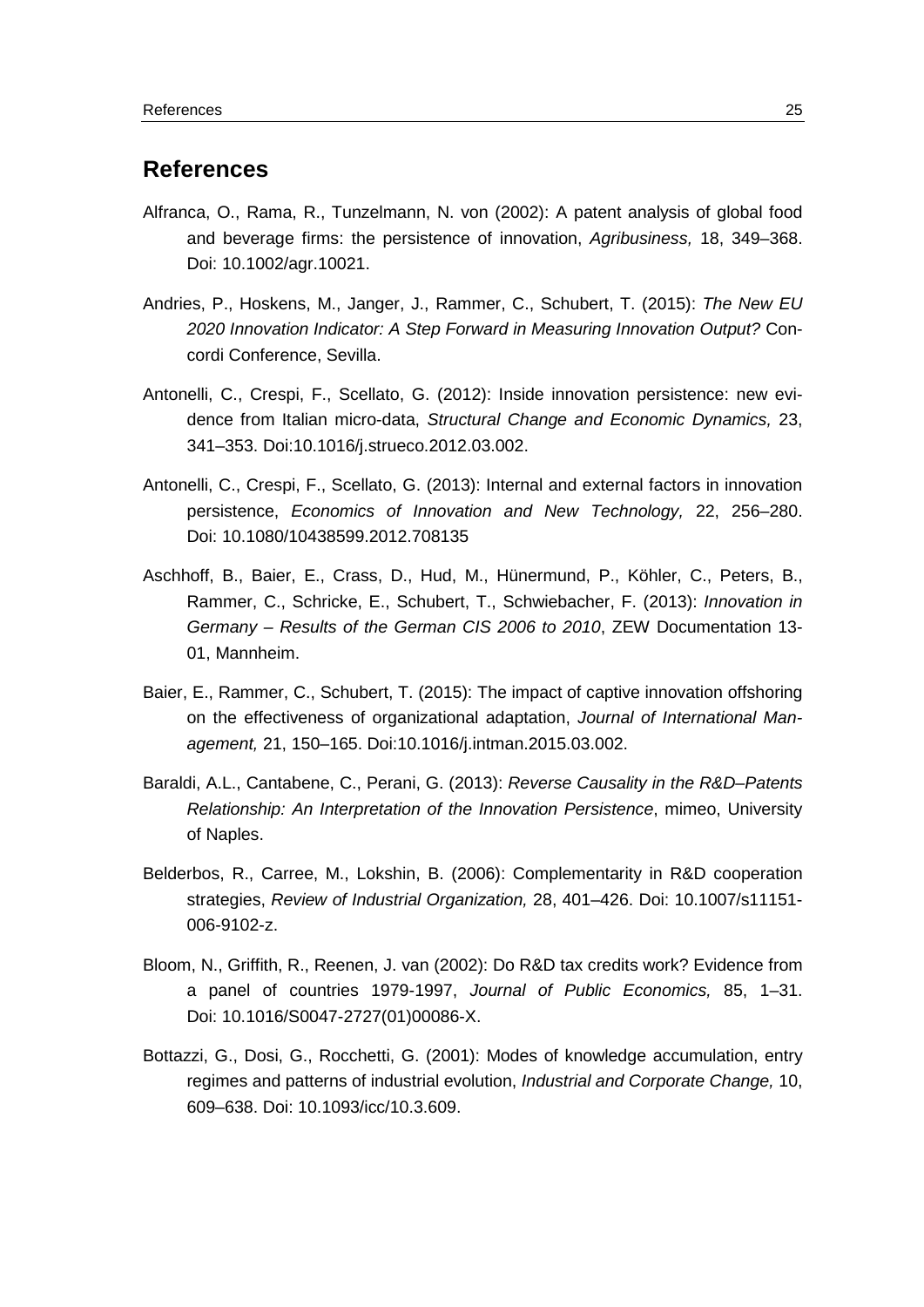- Cefis, E. (2003): Is there persistence in innovative activities? *International Journal of Industrial Organization,* 21, 489–515. [Doi:10.1016/S0167-7187\(02\)00090-5.](http://dx.doi.org/10.1016/S0167-7187%2802%2900090-5)
- Cefis, E., Orsenigo, K. (2001): The persistence of innovative activities. A crosscountries and cross-sectors comparative analysis, *Research Policy,* 30, 1139– 1158. [Doi:10.1016/S0048-7333\(00\)00139-6.](http://dx.doi.org/10.1016/S0048-7333%2800%2900139-6)
- Ciborra, C.U. (1991): *From Thinking to Tinkering: The Grassroots of Strategic Information Systems*, Proceedings of the Twelfth International Conference on Information Systems, New York, 283–291.
- Clausen, H., Pohjola,, M. (2013): Persistence of product innovation: comparing breakthrough and incremental product innovation, *Technology Analysis & Strategic Management,* 25, 369–385. Doi: 10.1080/09537325.2013.774344.
- Clausen, T., Pohjola, M., Sappraserty, K., Verspagen, B. (2012): Innovation strategies as a source of persistent innovation, *Industrial and Corporate Change,* 21, 553– 585. Doi: 10.1093/icc/dtr051.
- Cohen, W., Levinthal, D. (1990): Absorptive capacity: a new perspective on learning and innovation, *Administrative Science Quarterly,* 35, 128–158. Doi: 10.2307/2393553.
- Colombelli, A., Quatraro, F. (2014): The persistence of firms' knowledge base: a quantile approach to Italian data, *Economics of Innovation and New Technology,* 23, 585–610. Doi: 10.1080/10438599.2013.871164.
- Crespi, F., Scellato, G. (2015): Knowledge cumulability and path dependence in innovation persistence, In: Antonelli, C., Link, A.N. (Eds.): *Routledge Handbook of the Economics of Knowledge*, New York: Routledge, 116–134.
- Czarnitzki, D., Hanel, P., Rosa, J.M. (2011): Evaluating the impact of R&D tax credits on innovation: a microeconometric study on Canadian firms, *Research Policy,* 40, 217–229. [Doi:10.1016/j.respol.2010.09.017.](http://dx.doi.org/10.1016/j.respol.2010.09.017)
- Deschryvere, M. (2014): R&D, firm growth and the role of innovation persistence: an analysis of Finnish SMEs and large firms, *Small Business Economics,* 43, 767– 785. Doi: 10.1007/s11187-014-9559-3.
- Deutsche Telekomstiftung (Ed.) (2014): *Innovationsindikator 2014*, Bonn.
- Dosi, G. (1988): Sources, procedures, and microeconomic effects of innovation, *Journal of Economic Literature,* 26, 1120–1171.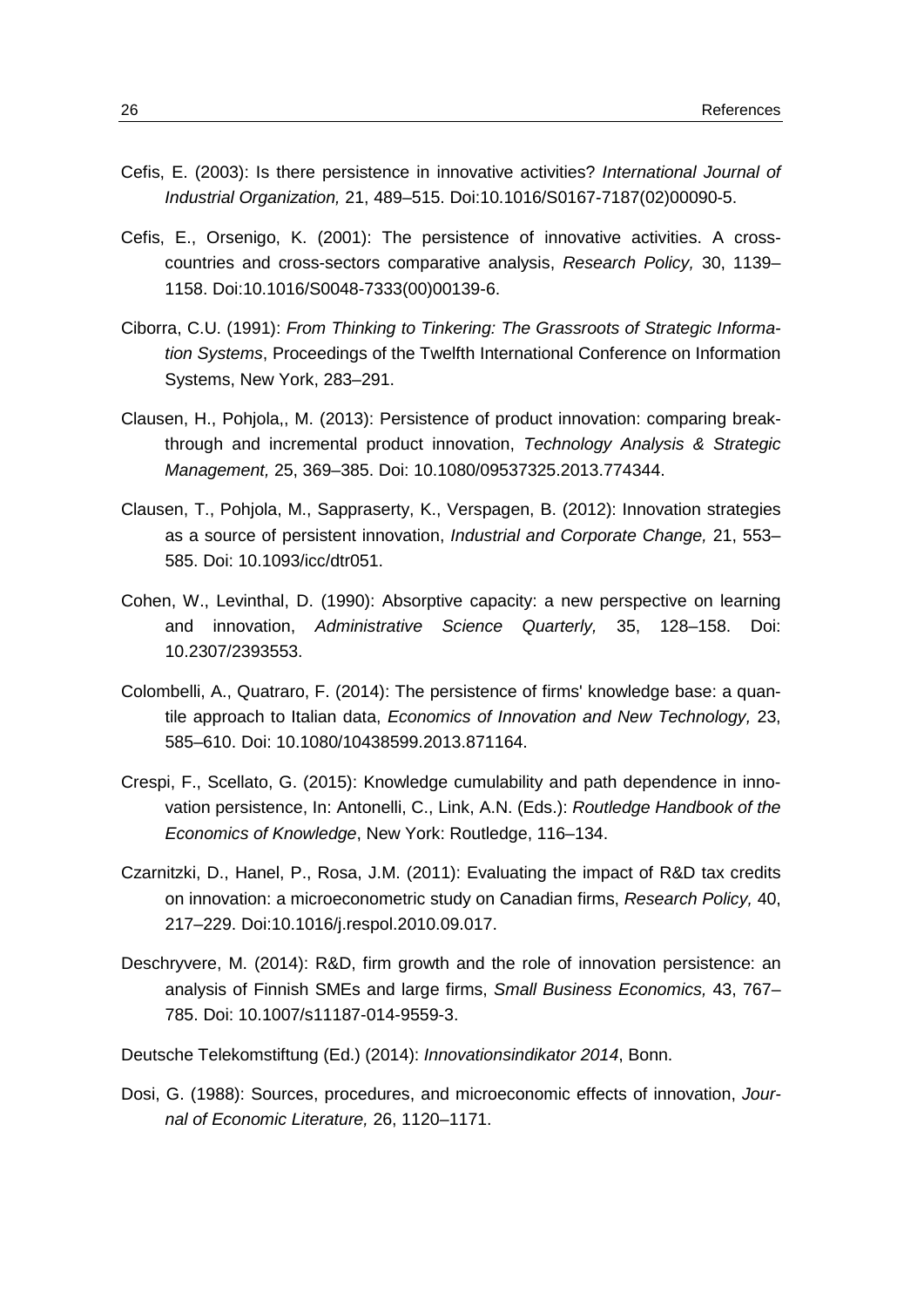- Dosi, G. (2007): Statistical regularities in the evolution of industries a guide through some evidence and challenges for the theory, In: Malerba, F., Brusoni, S. (Eds.): *Perspectives on Innovation*, Cambridge: Cambridge University Press, 152–186.
- Duguet, E., Monjon, S. (2002): *Creative Destruction and the Innovative Core: Is Innovation Persistent at the Firm Level? An Empirical Examination from CIS Data Comparing the Propensity Score and Regression Methods*, Discussion Papers in Economics 02-07, University College London.
- Duguet, E., Monjon, S. (2004): *Is Innovation Persistent at the Firm Level? An Econometric Examination Comparing the Propensity Score and Regression Methods*, mimeo, University of Paris I.
- Flaig, G., Stadler, M. (1994): Success breeds success. The dynamics of the innovation process, *Empirical Economics,* 19, 55–68. Doi: 10.1007/BF01205728.
- Frenz, M., Prevezer, M. (2013): What can CIS data tell us about technological regimes and persistence of innovation? *Industry and Innovation,* 19, 285–306. DOI: 10.1080/13662716.2012.694676.
- Ganter, A., Hecker, A. (2013): Persistence of innovation: discriminating between types of innovation and sources of state dependence, *Research Policy,* 42, 1431–1445. [Doi:10.1016/j.respol.2013.04.001.](http://dx.doi.org/10.1016/j.respol.2013.04.001)
- Geroski, P.A., Reenen, J. van, Walters, C.F. (1997): How persistently do firms innovate? *Research Policy,* 26, 33–48. [Doi:10.1016/S0048-7333\(96\)00903-1.](http://dx.doi.org/10.1016/S0048-7333%2896%2900903-1)
- Hall, B.H. (1993): R&D tax [policy during the 1980s: success or failure?,](http://www.nber.org/chapters/c10876.pdf) In: Poterba, J. (Ed.), *Tax Policy and the Economy, Volume 7*, Cambridge, Ma.: MIT Press, 1–36.
- Haned, N., Mothe, C., Nguyen-Thi, T.U. (2014): Firm persistence in technological innovation: the relevance of organizational innovation, *Economics of Innovation and New Technology,* 23, 490–516. Doi: 10.1080/10438599.2014.895509.
- Harrigan, K.R. (1988): Strategic alliances and partner asymmetries, In: Contractor, F., Lorange, P. (Eds.): *Cooperative Strategies in International Business*, Lexington, MA: Lexington Books, 53–73.
- Hecker, A., Ganter, A. (2014): Path and past dependence of firm innovation, *Economics of Innovation and New Technology,* 23, 563–583. Doi: 10.1080/10438599.2014.895510.
- Huang, C.H. (2008): A note on the persistence of firms' innovation behavior: a dynamic random effect probit model approach, *Economics Bulletin,* 15, 1–9.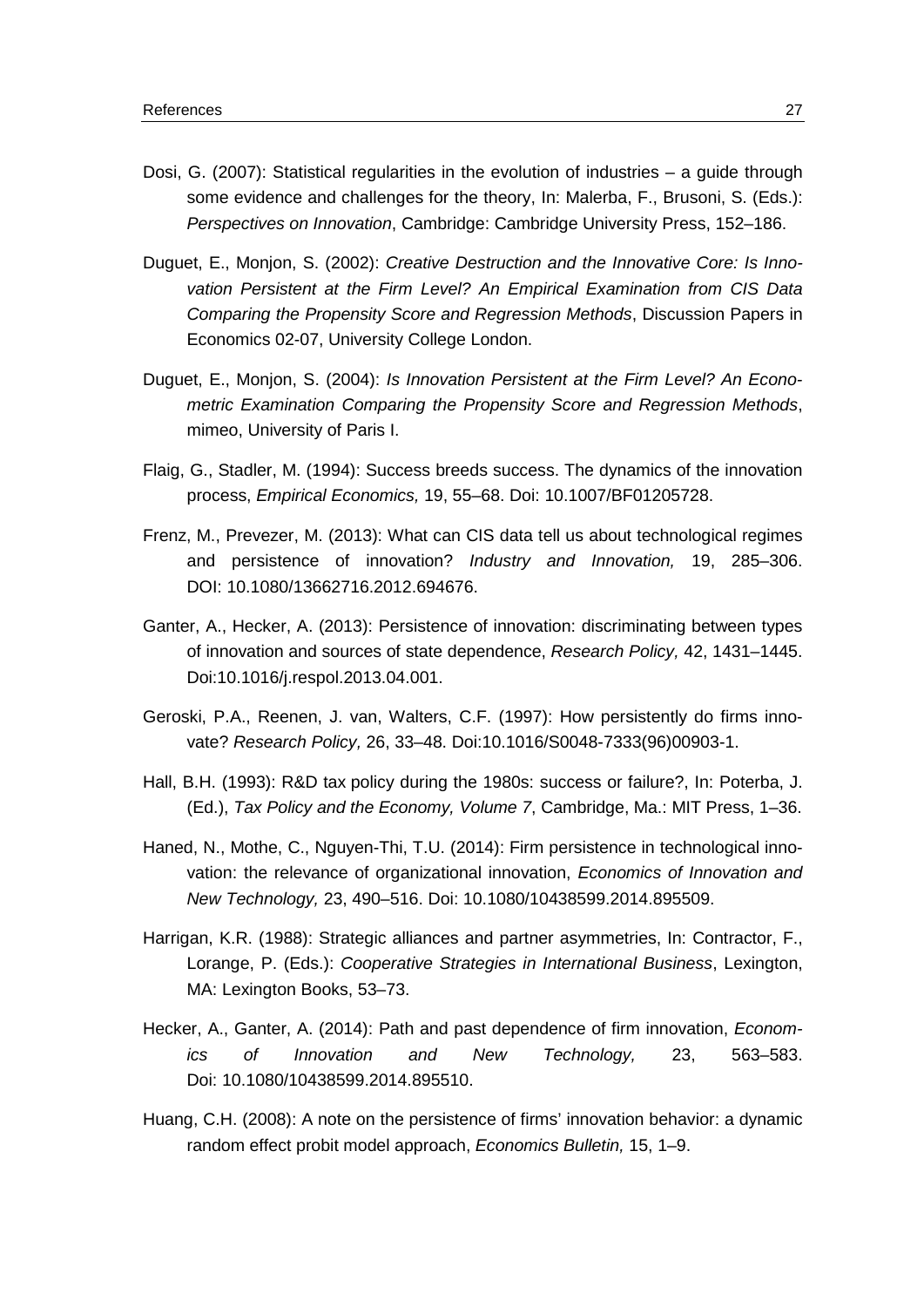- Huang, C.-H., Yang, C.-H. (2010): Persistence of innovation in Taiwan's manufacturing firms, *Taiwan Economic Review,* 38, 199–231.
- Jang, S.-L., Chen, J. H. (2011): What determines how long an innovative spell will last? *Scientometrics,* 86, 65–76. Doi: 10.1007/s11192-010-0247-z.
- Johansson, B., Lööf, H. (2010): *Innovation Strategy and Firm Performance - What is the Long-run Impact of Persistent R&D?* CESIS Electronic Working Paper Series 240, Royal Institute of Technology, Stockholm.
- Karlsson, C., Tavassoli, S. (2015): *Persistence of Various Types of Innovation Analysed and Explained*, CESIS Electronic Working Paper Series No. 392, Royal Institute of Technology, Stockholm.
- Latham, W., Le Bas, C. (2006): *The Economics of Persistent Innovation: An Evolutionary View*, Berlin: Springer.
- Le Bas, C., Mothe, C., Nguyen, T.U. (2015): The differentiated impacts of organizational innovation practices on technological innovation persistence, *European Journal of Innovation Management,* 18, 110–127. Doi: [10.1108/EJIM-09-2012-](http://dx.doi.org/10.1108/EJIM-09-2012-0085) [0085](http://dx.doi.org/10.1108/EJIM-09-2012-0085)
- Le Bas, C., Scellato, G. (2014): Firm innovation persistence: a fresh look at the frameworks of analysis, *Economics of Innovation and New Technology,* 23, 423–446.
- Le Bas, C., Poussing, N. (2014): Are complex innovators more persistent than single innovators? An empirical analysis of innovation persistence drivers, *International Journal of Innovation Management,* 18, no paging. Doi: 10.1142/S136391961450008X).
- Lhuillery, S. (2014): Marketing and persistent innovation success, *Economics of Innovation and New Technology,* 23, 517–543. Doi: 10.1080/10438599.2014.895512.
- Malerba, F., Orsenigo, L. (1999): Technological entry, exit and survival: an empirical analysis of patent data, *Research Policy,* 28, 643–660. Doi: [10.1016/S0048-](http://dx.doi.org/10.1016/S0048-7333%2899%2900005-0) [7333\(99\)00005-0.](http://dx.doi.org/10.1016/S0048-7333%2899%2900005-0)
- Malerba, F., Orsenigo, L., Peretto, P. (1997): Persistence of innovative activities, sectoral patterns of innovation and international technological specialization, *International Journal of Industrial Organization,* 15, 801–826. [Doi:10.1016/S0167-](http://dx.doi.org/10.1016/S0167-7187%2897%2900012-X) [7187\(97\)00012-X.](http://dx.doi.org/10.1016/S0167-7187%2897%2900012-X)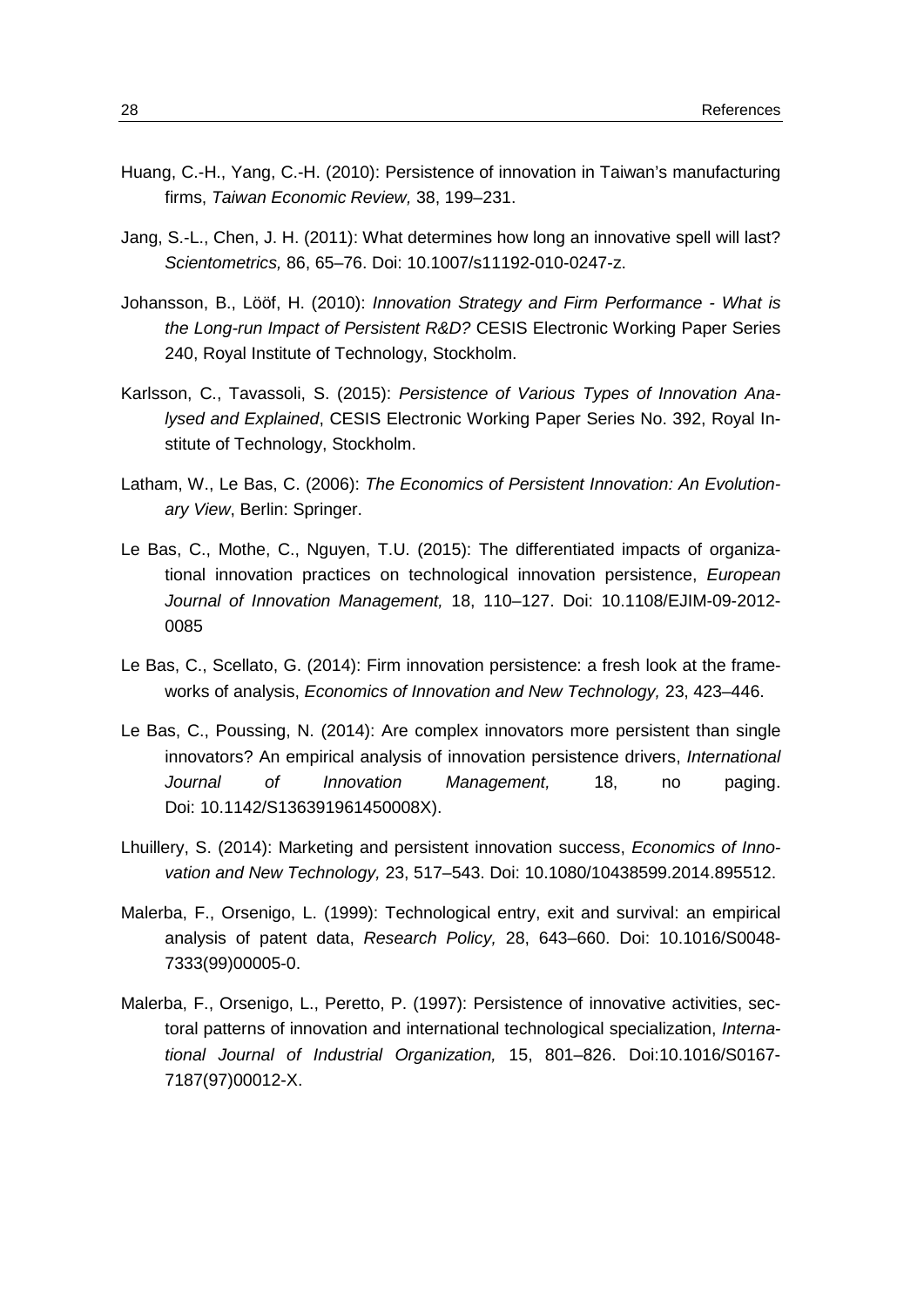- Máñez Castillejo, J.A., Rochina Barrachina, M.E., Sanchis Llopis, A., Sanchis Llopis, J.A. (2004): *A Dynamic Approach to the Decision to Invest in R&D: The Role of Sunk Costs*, mimeo, University of Valencia.
- Máñez Castillejo, J.A., Rochina Barrachina, M.E., Sanchis Llopis, A., Sanchis Llopis, J.A. (2009): The role of sunk costs in the decision to invest in R&D, *Journal of Industrial Economics,* 57, 712–735. Doi: 10.1111/j.1467-6451.2009.00398.x.
- Máñez, J.A., Rochina-Barrachina, M.E., Sanchis-Llopis, A., Sanchis-Llopis, J.A. (2014): The determinants of R&D persistence in SMEs, *Small Business Economics,* 44, 505–528. Doi: 10.1007/s11187-014-9611-3.
- Mansfield, E. (1968): *Industrial Research and Technological Innovation: An Econometric Analysis*, New York: Norton.
- Martínez-Ros, E., Labeaga, J.M. (2009): Product and process innovation: persistence and complementarities, *European Management Review,* 6, 64–75.
- Matvejeva, A. (2014): Determinants of persistence in innovation: evidence from the case study of the 'Eye Microsurgery' complex, *Economics of Innovation and New Technology,* 23, 544–562. Doi: 10.1080/10438599.2014.895513.
- Napoli, R. (2008): Innovation in the financial sector: persistence and Schumpeterian hypotheses – econometric evidence in Germany, *Journal of Service Science and Management,* 1, 215–226. Doi: 10.4236/jssm.2008.13023.
- Nelson, R., Winter, S. (1982): *An Evolutionary Theory of Economic Change*, Cambridge: Belknap Press.
- Neuhäusler, P. (2012): The use of patents and informal appropriation mechanisms differences between sectors and among companies, *Technovation,* 32, 681–693. [Doi:10.1016/j.technovation.2012.07.004.](http://dx.doi.org/10.1016/j.technovation.2012.07.004)
- Nooteboom, B. (1999): [Innovation, learning and industrial organisation,](http://www.jstor.org/stable/23599580) *Cambridge Journal of Economics,* 23, 127–150. Doi: 10.1093/cje/23.2.127.
- Nooteboom, B. (2009): *[A Cognitive Theory of the Firm: Learning, Governance and Dy](https://books.google.de/books?hl=de&lr=&id=ElzaDaatE98C&oi=fnd&pg=PR1&dq=innovation+learning+nooteboom+2009&ots=5_we4tHTec&sig=K2ACPnnrVBdoLIs6ax1UyQLYROE)[namic Capabilities](https://books.google.de/books?hl=de&lr=&id=ElzaDaatE98C&oi=fnd&pg=PR1&dq=innovation+learning+nooteboom+2009&ots=5_we4tHTec&sig=K2ACPnnrVBdoLIs6ax1UyQLYROE)*, Cheltenham: Edward Elgar.
- Parkhe, A. (1993): The structuring of strategic alliances: a game theoretic and transaction-cost examination of interfirm cooperation. *Academy of Management Journal,* 36, 794–829. Doi: 10.2307/256759.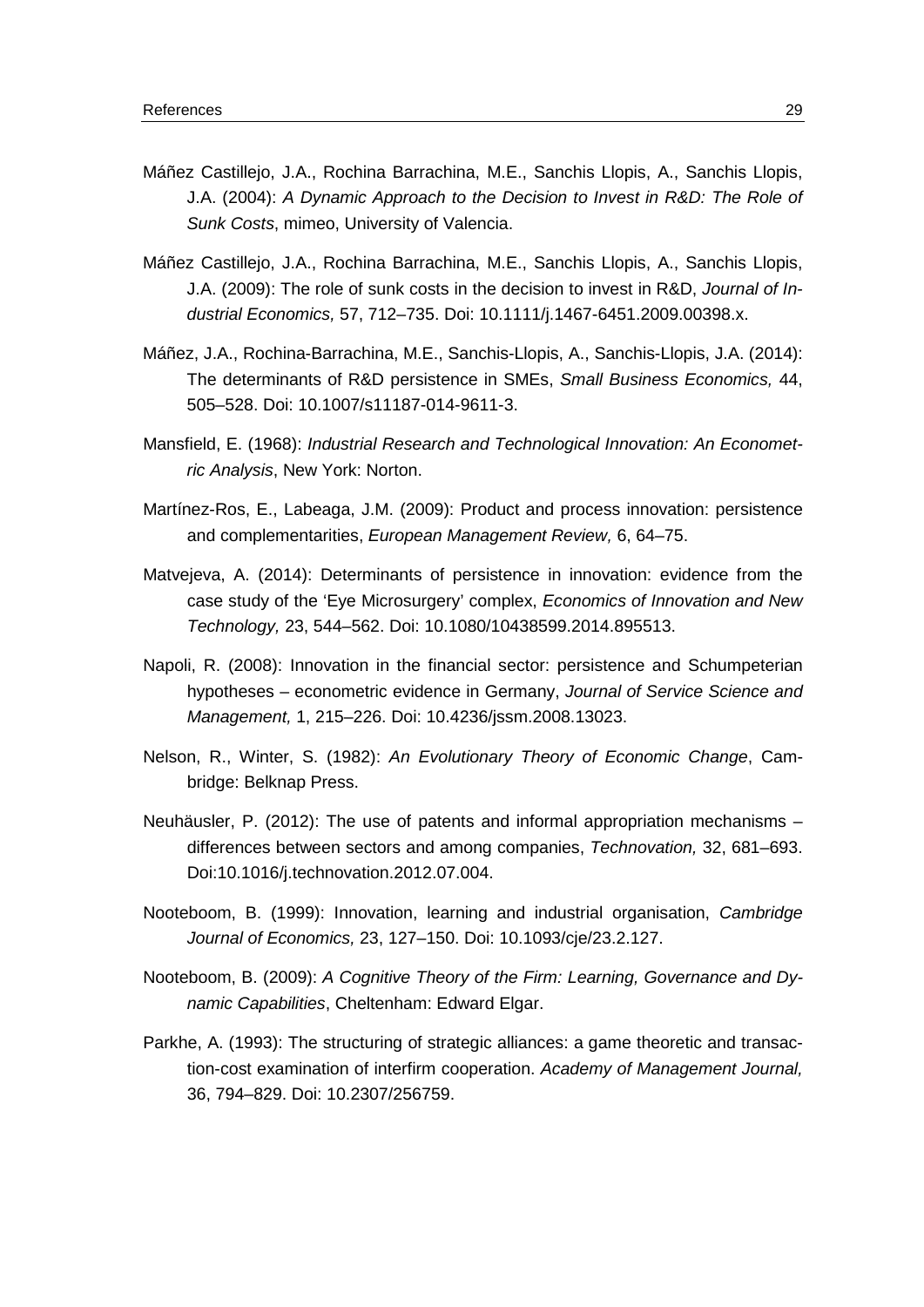- Peters, B. (2009): Persistence of innovation: stylised facts and panel data evidence, *Journal of Technology Transfer,* 34, 226–243. Doi: 10.1007/s10961-007-9072-9.
- Phillips, A. (1971): *Technology and Market Structure: A Study of the Aircraft Industry*, Lexington: Heath Lexington Books.
- Rammer, C., Peters, B. (2013): Innovation Panel Surveys in Germany, in: Gault, F. (Ed.): *Handbook of Innovation Indicators and Measurement*, Cheltenham and Northampton, Ma.: Edward Elgar, 135–177.
- [Rammer, C.,](http://www.zew.de/de/mitarbeiter/mitarbeiter.php3?action=mita&kurz=cra) Som, O., Kinkel, S., [Köhler,](http://www.zew.de/de/mitarbeiter/mitarbeiter.php3?action=mita&kurz=cko) C., Schubert, T., [Schwiebacher,](http://www.zew.de/de/mitarbeiter/mitarbeiter.php3?action=mita&kurz=fsc) F., Kirner, E., Pesau, A., Murmann, [M.](http://www.zew.de/de/mitarbeiter/mitarbeiter.php3?action=mita&kurz=mmu) (2012): *Innovationen ohne Forschung*, ZEW Wirtschaftsanalysen, Bd. 101, Baden-Baden: Nomos.
- Raymond, W., Mohnen, P., Palm, F.C., Schim van der Loeff, S. (2010): Persistence of innovation in Dutch manufacturing: is it spurious? *Review of Economics and Statistics,* 92, 495–504.
- Rogers, M. (2004): Networks, firm size and innovation, *Small Business Economics,* 22, 141–153. Doi: 10.1023/B:SBEJ.0000014451.99047.69.
- Roper, S., Hewitt-Dundas, N. (2008): Innovation persistence: survey and case study evidence, *Research Policy,* 37, 149–162. Doi: [10.1016/j.respol.2007.10.005.](http://dx.doi.org/10.1016/j.respol.2007.10.005)
- Schmookler, J. (1966): *Invention and Economic Growth*, Cambridge, Ma.: Harvard University Press.
- Schubert, T. (2015): Infringement of intellectual property in innovation partnerships, *R&D Management*, forthcoming (Doi: 10.1111/radm.12128).
- Suárez, D. (2014): Persistence of innovation in unstable environments: Continuity and change in the firm's innovative behavior, *Research Policy,* 43, 726–736. Doi: [10.1016/j.respol.2013.10.002.](http://dx.doi.org/10.1016/j.respol.2013.10.002)
- Sutton, J. (1991): *Sunk Costs and Market Structure*, Cambridge, Ma.: MIT Press.
- [Tether,](https://scholar.google.de/citations?user=LU_qrnAAAAAJ&hl=de&oi=sra) B.S. (1998): [Small and large firms: sources of unequal innovations?](http://www.sciencedirect.com/science/article/pii/S0048733398000791) *Research Policy,* 27, 725–745. Doi: [10.1016/S0048-7333\(98\)00079-1.](http://dx.doi.org/10.1016/S0048-7333%2898%2900079-1)
- Teece, D.J. (1986): Profiting from technological innovation: implications for integration, collaboration, licensing and public policy, *Research Policy,* 15, 285–305. [Doi:](http://dx.doi.org/10.1016/0048-7333%2886%2990027-2) [10.1016/0048-7333\(86\)90027-2.](http://dx.doi.org/10.1016/0048-7333%2886%2990027-2)